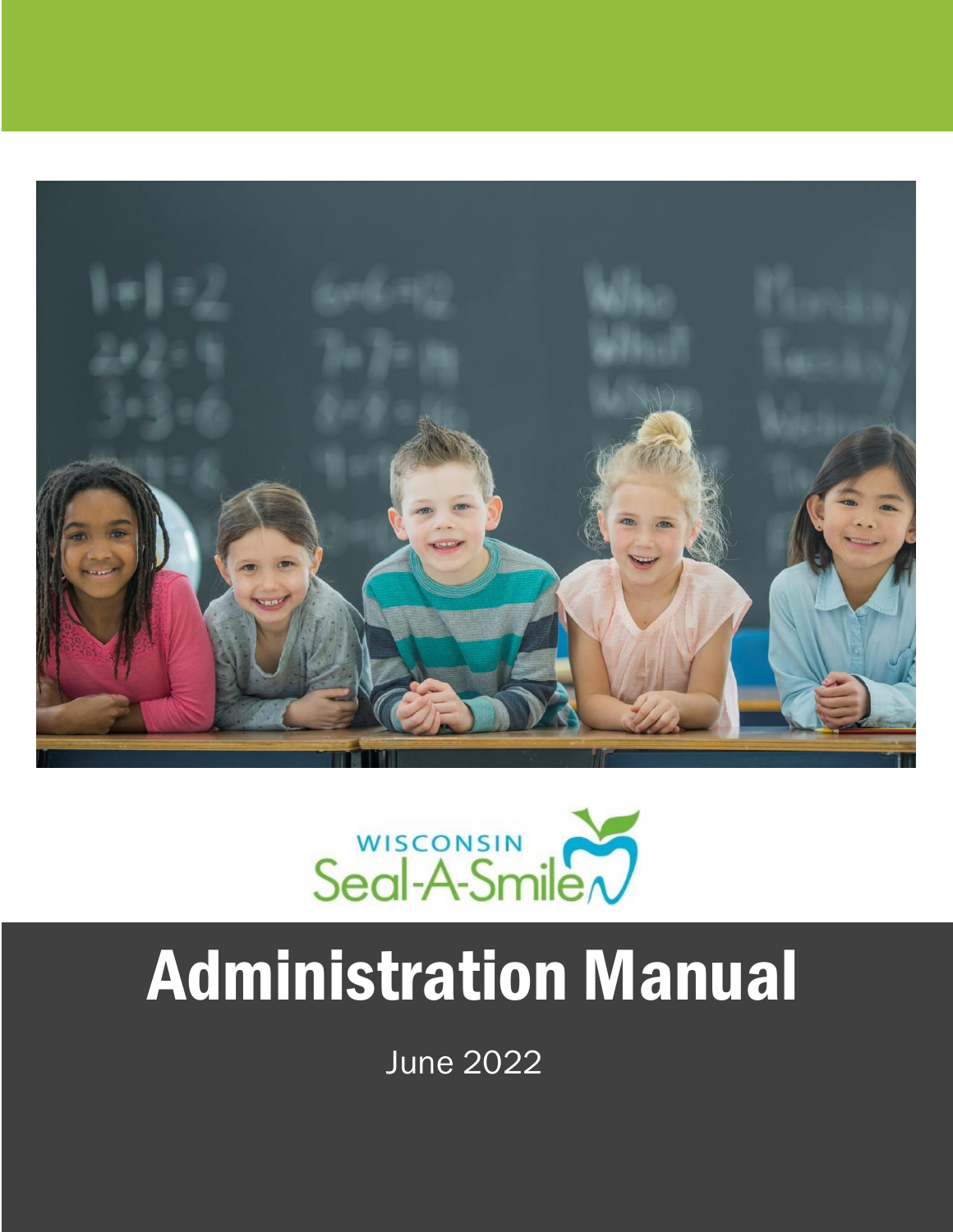# Introduction

### Welcome to Wisconsin Seal-A-Smile

Wisconsin Seal-A-Smile (SAS) is a collaborative effort between Children's Health Alliance of Wisconsin (Alliance), Wisconsin Department of Health Services (DHS) and Delta Dental of Wisconsin. The mission of the SAS program is to improve the oral health of Wisconsin children through school-based dental sealant programs.

SAS is funded by Wisconsin General Purpose Revenue and Delta Dental of Wisconsin. Funding for schoolbased sealant programs is provided to local grantees including dentists, dental hygienists, schools, hospitals, local health departments, community health centers, non-profit agencies and free clinics.

This Administration Manual provides information to assist with the administration of Wisconsin SAS grantees and provide consistency across all programs. Additional information along with many of the forms described in this manual are available on the Alliance SAS [webpage.](http://www.chawisconsin.org/sas)

This manual is not intended to be a comprehensive guide to operating a school-based dental sealant program. For more comprehensive information on the development and implementation of a schoolbased dental sealant program, see Seal America *[The Prevention Invention](http://www.mchoralhealth.org/Seal/Index.html)* and th[e Mobile-Portable](http://www.mobile-portabledentalmanual.com/index.html)  [Dental Manual.](http://www.mobile-portabledentalmanual.com/index.html)

Thank you for your commitment to improving the oral health of Wisconsin's children. We look forward to working with you.

#### Contact information

Matt Crespin, MPH, RDH Associate Director Children's Health Alliance of Wisconsin 6737 W. Washington Ave Ste.1111 West Allis, WI 53215 (414) 337-4562 [mcrespin@chw.org](mailto:mcrespin@chw.org)

Robbyn Kuester, BSDH,RDH Oral Health Unit Supervisor, Division of Public Health State of Wisconsin Department of Health Services Oral Health Program 1 W. Wilson St. Rm 736 Madison, WI 53701 (608) 266-0876 [robbyn.kuester@wisconsin.gov](mailto:robbyn.kuester@wisconsin.gov)

*Special thank you and attributes to the Iowa Department of Health's I-Smile program for allowing us to utilize portions of their school-based sealant program manual for this update.*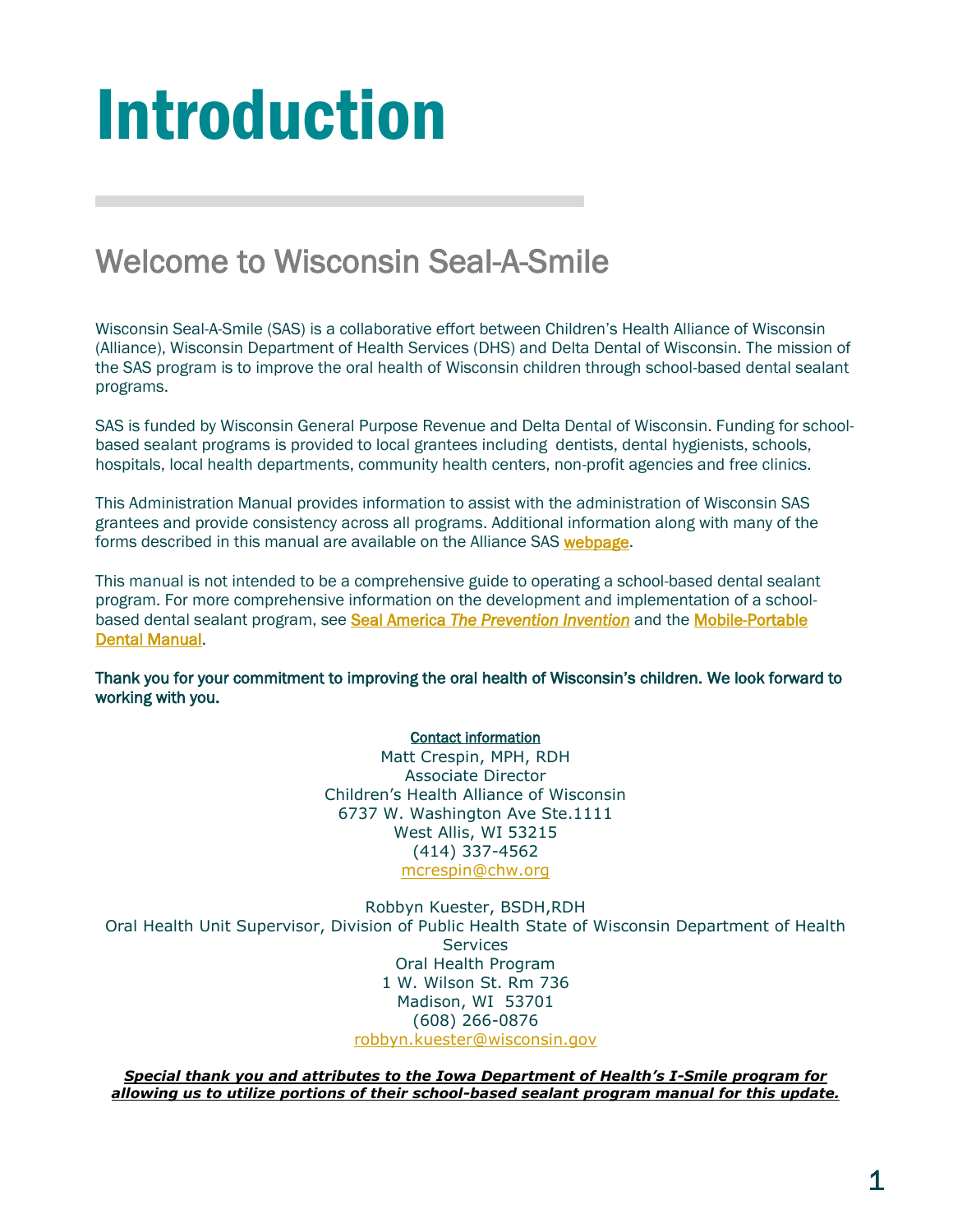### **Table of Contents**

| WISCONSIN DEPARTMENT OF SAFETY AND PROFESSIONAL SERVICES (DSPS)7                        |    |
|-----------------------------------------------------------------------------------------|----|
|                                                                                         |    |
|                                                                                         |    |
|                                                                                         |    |
| PRINCIPLE II: AVOID CONTACT WITH BLOOD AND OTHER POTENTIALLY INFECTIOUS BODY SUBSTANCES | 10 |
|                                                                                         |    |
| PRINCIPLE IV: LIMIT THE SPREAD OF BLOOD AND OTHER INFECTIOUS BODY SUBSTANCES  13        |    |
|                                                                                         |    |
|                                                                                         |    |
|                                                                                         |    |
|                                                                                         |    |
|                                                                                         |    |
|                                                                                         |    |
|                                                                                         |    |
|                                                                                         |    |
|                                                                                         |    |
|                                                                                         |    |
|                                                                                         |    |
|                                                                                         |    |
|                                                                                         |    |
|                                                                                         |    |
|                                                                                         |    |
|                                                                                         |    |
|                                                                                         |    |
|                                                                                         |    |
|                                                                                         |    |
|                                                                                         |    |
|                                                                                         |    |
|                                                                                         |    |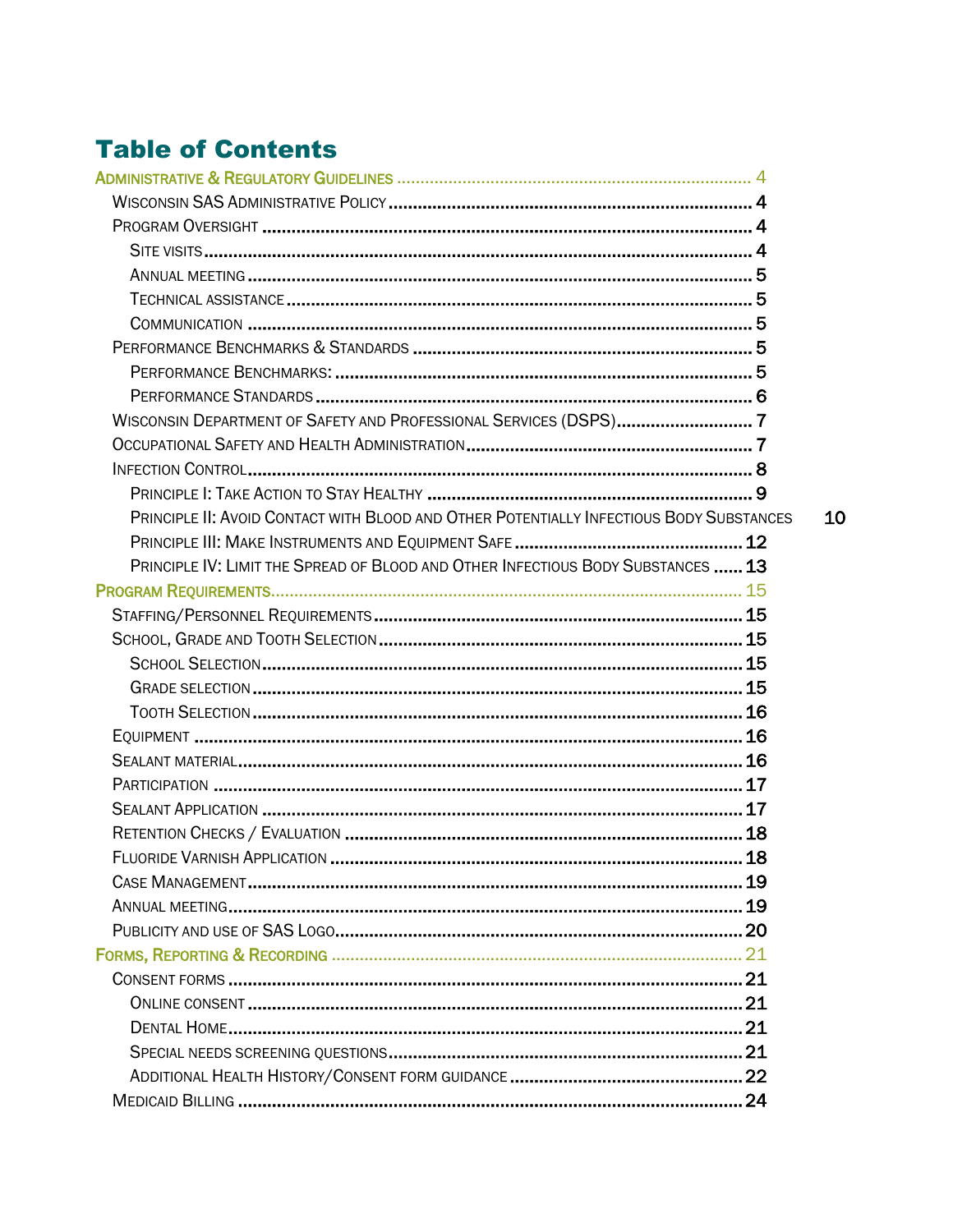|                                                                                                                                                                                                                                                  | 24 |
|--------------------------------------------------------------------------------------------------------------------------------------------------------------------------------------------------------------------------------------------------|----|
|                                                                                                                                                                                                                                                  |    |
|                                                                                                                                                                                                                                                  |    |
|                                                                                                                                                                                                                                                  |    |
|                                                                                                                                                                                                                                                  |    |
|                                                                                                                                                                                                                                                  |    |
|                                                                                                                                                                                                                                                  |    |
|                                                                                                                                                                                                                                                  |    |
|                                                                                                                                                                                                                                                  |    |
|                                                                                                                                                                                                                                                  |    |
|                                                                                                                                                                                                                                                  |    |
|                                                                                                                                                                                                                                                  |    |
|                                                                                                                                                                                                                                                  |    |
|                                                                                                                                                                                                                                                  |    |
|                                                                                                                                                                                                                                                  |    |
|                                                                                                                                                                                                                                                  |    |
|                                                                                                                                                                                                                                                  |    |
|                                                                                                                                                                                                                                                  |    |
| APPENDIX 1: INFECTION CONTROL: MANAGEMENT AND FOLLOW-UP OF OCCUPATIONAL EXPOSURE32<br>APPENDIX 2: INFECTION CONTROL PRACTICES FOR SCHOOL-BASED DENTAL SEALANT PROGRAMS33<br>APPENDIX 3: SAFE DELIVERY OF ORAL CARE OUTSIDE THE DENTAL OFFICE  34 |    |
|                                                                                                                                                                                                                                                  |    |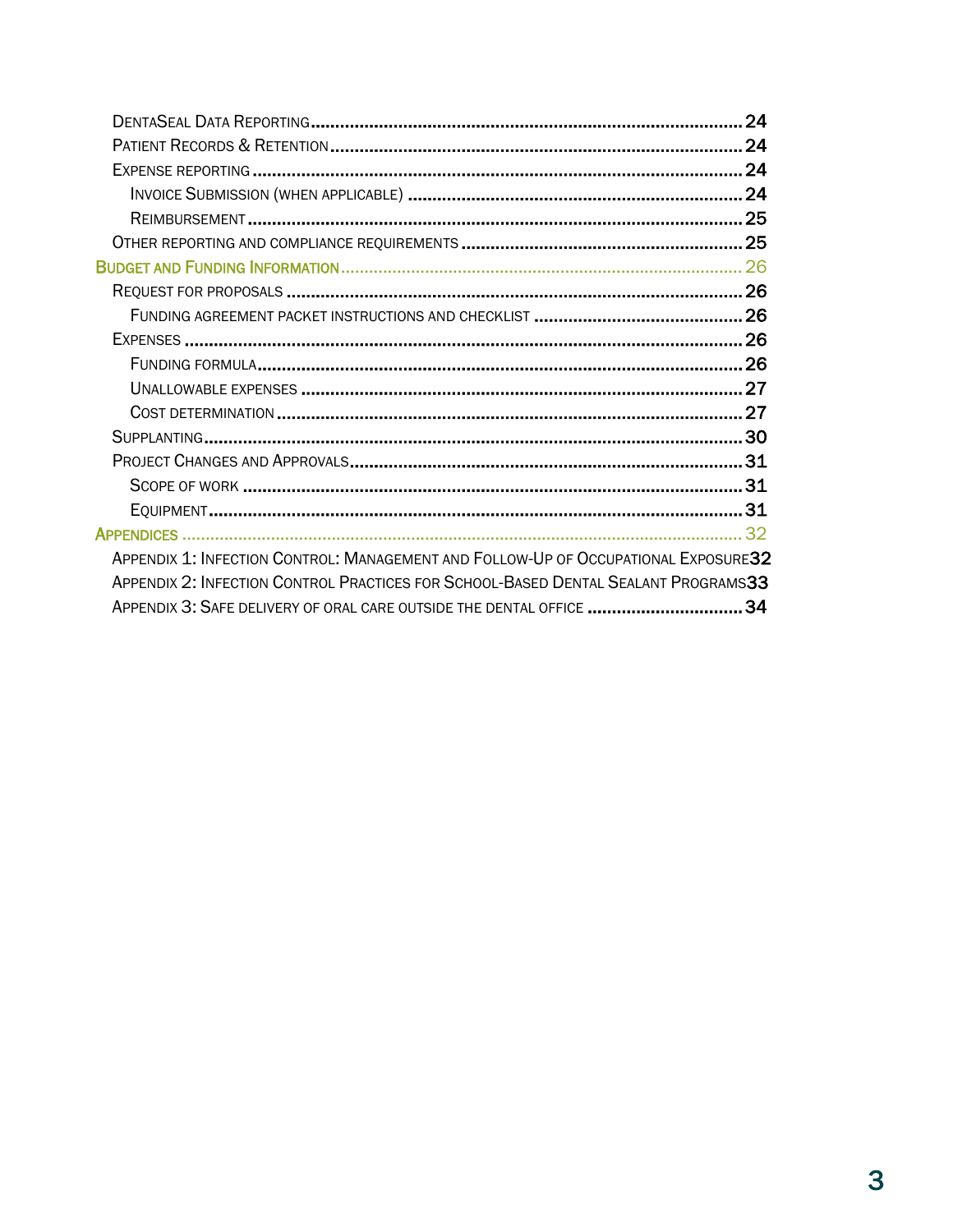# <span id="page-4-0"></span>Administrative & Regulatory Guidelines

# <span id="page-4-1"></span>Wisconsin SAS Administrative Policy

All Wisconsin SAS grantees must comply with all aspects of the Wisconsin SAS program manual through the contracting process. Failure to comply with any aspects of the manual without prior written approval from contract administration is a breach of contract which may result in a loss of funding and potentially impact future SAS funding.

# <span id="page-4-2"></span>Program Oversight

Wisconsin SAS uses several tools to assess project progress including regular communication with project partners, site visits, phone calls, mid-year reviews and DentaSeal data. These tools are subject to change. Updates will be released through e-mail communication. Projects will be evaluated annually and results may have an impact on future and continued funding.

### <span id="page-4-3"></span>**Site visits**

Periodically, SAS administrators will request to visit your program. This is an opportunity for us to gather important information about your project and provide you with feedback to help improve various aspects of individual programs (i.e. efficiency, safety, clinical treatment, billing and charting). In addition, it allows administrators to highlight positive practice efforts to share with other programs. At least once every three years, SAS administrators will conduct a comprehensive site visit. The site visit is a proactive assessment aimed at identifying program strengths, improving overall program performance and intercepting potential problems that a local program may have.

During the site visit, SAS administrators will conduct a clinical review of the program's procedures and an administrative review of program policies, procedures, use of patient records (based on review of a random sample) and other operational considerations. Administrators will hold a brief exit interview to provide immediate feedback on findings and follow up with a written report.

On a situational basis, Wisconsin SAS may conduct focused site reviews to gather additional information on specific problems suggested by information obtained through review of grant proposals and reports, communication regarding a program or comprehensive site reviews. SAS administrators may solicit feedback from school administrators, parents or the community. SAS administrators may review Medicaid billing practices. Unlike a comprehensive review, a focused site visit concentrates on one or more aspects of the program, not the entire program. The focused review may be a blend of information gathering and technical assistance. The focused site review utilizes portions of the comprehensive visit procedures relating to the issue(s) being reviewed.

Periodically, SAS administrators may request to visit programs for an informal review or to show the program to a potential funder, legislator, community leader or future SAS grantee.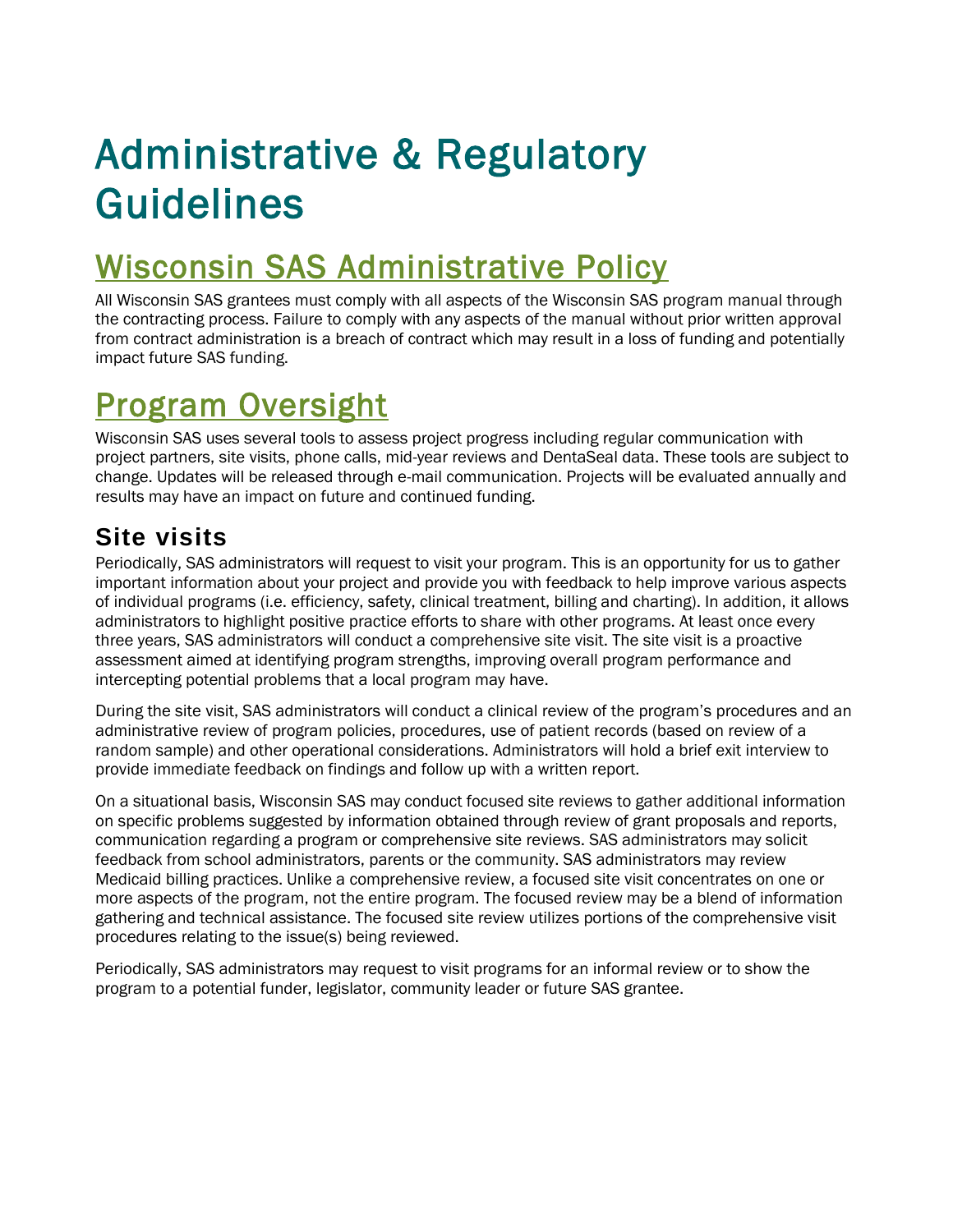### <span id="page-5-0"></span>**Annual meeting**

All SAS grantees are expected to have at least one, representative attend the Wisconsin SAS annual grantee kickoff meeting. It is recommended that grantees consider sending at least one clinical and one administrative staff. The meeting date, time and location will typically be available when the RFP is released. All programs are expected to not only attend but actively participate and stay for the entire duration of the meeting.

### <span id="page-5-1"></span>**Technical assistance**

Technical assistance (TA) is provided to help programs improve performance, achieve program goals and meet Wisconsin SAS standards. SAS administrators will provide TA for any program upon request. In addition, SAS administrators may identify programs that can be required to participate in additional TA. The need for TA is based on information gathered through review of grant proposals, program reports or site visits. TA may be conducted via telephone, email, meetings and/or site visits by SAS administrators as appropriate. If performance benchmarks are not met, a formal improvement plan may be necessary. The improvement plan may be required by SAS administration and must delineate steps to be taken, along with a timeframe for accomplishing them and who is responsible.

### <span id="page-5-2"></span>**Communication**

Communication between programs and SAS administration may occur via telephone, email and site visits. Prompt response to SAS requests via any form of communication is expected.

SAS administrators will share important information, requests, and policy updates with the program fiscal agent. It is the fiscal agent's responsibility to ensure the information is subsequently shared with the appropriate program personnel. This communication chain is critical for keeping all staff informed and knowledgeable about the SAS program.

# <span id="page-5-3"></span>Performance Benchmarks & Standards

Performance benchmarks are specific numerical points of reference for measuring individual program performance. Wisconsin SAS has established benchmarks based on years of data from all Wisconsin SAS funded programs. Any program that does not meet approved project objectives risks the loss of current and future funding.

Wisconsin SAS wants to assure a statewide program that provides high quality care that meet or exceed program expectations. Performance that deviates from a benchmark will trigger further assessment and, as appropriate, initiation of steps for improvement, such as additional technical assistance and/or a focused site review/visit. In some situations, an improvement plan, approved by SAS administrators, must be developed to address substandard performance. Programs must comply with the plan and demonstrate improvement in all areas that fall short. Failure to achieve performance benchmarks and/or implement the improvement plan will impact future funding.

### <span id="page-5-4"></span>**Performance Benchmarks:**

- At least 50 percent of targeted children per school will return consent forms.
- 100 percent of the grades at a targeted school are offered participation in the program.
- 100 percent of children returning consent forms will receive all services. Wisconsin SAS has a zero tolerance policy regarding the refusal of treatment of any student. Program funding will be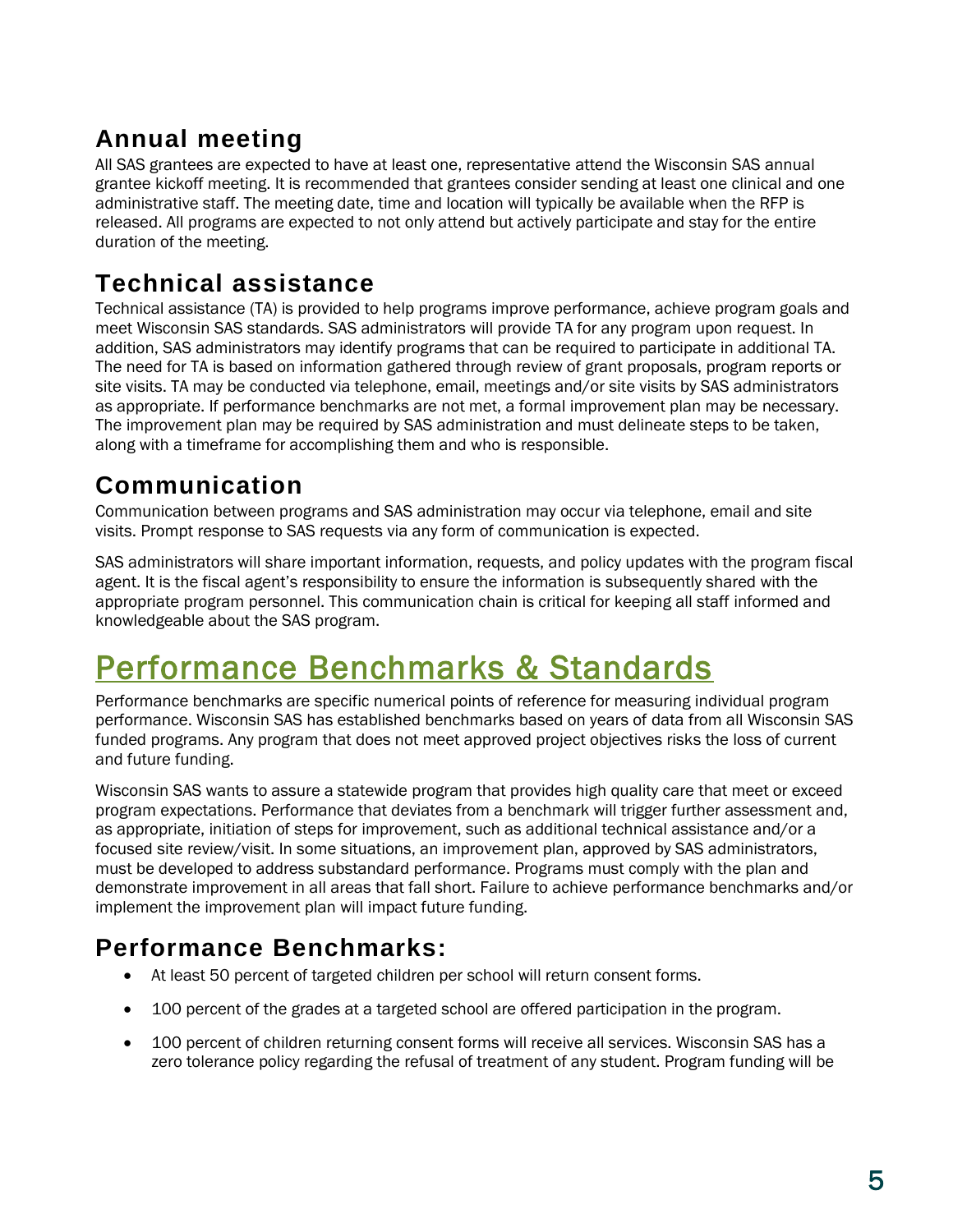discontinued if SAS administrators verify programs are refusing to provide the full scope of treatment to any student who has returned a consent form.

- The proposed number of children to be sealed in the approved RFP receive sealants.
- Provide dental sealants to a minimum of 18 students per school day/provider.
- At least 10 percent of children at EACH school receive retention checks 8-14 months after sealant placement.
- 100 percent of children examined for retention will have this information entered into DentaSeal.
- 100 percent short term sealant retention rate (less than 6 months after placement) and at least 90 percent long term sealant retention rate (8-14 months after placement).
- 100 percent of children seen by grantees will be entered into DentaSeal and all DentaSeal visits will be completed and closed within 10 days of finishing at a school.
- Grantees will annually update infection control policies and procedures and review with all clinicians.
- Programs who are not affiliated with a local public health department are required to share a county level comprehensive report with the local health department in any jurisdictions they are serving.

#### <span id="page-6-0"></span>**Performance Standards**

Performance standards are basic requirements that the Wisconsin SAS program expects of all funded programs. This includes programs that are fully funded and those classified as "data only". Programs that do not meet these minimal requirements are not eligible for funding from Wisconsin SAS. Failure to comply with performance standards will result in the loss of funding and can impact future funding.

- Compliance with all applicable federal, state and local regulations.
- Compliance with OSHA and CDC infection control guidelines and interim infection control guidance and requirements.
- **All programs are required to adhere to the Interim Infection Prevention and Control** [Recommendations for Healthcare Personnel During the Coronavirus Diease 2019 \(COVID-](https://www.cdc.gov/coronavirus/2019-ncov/hcp/infection-control-recommendations.html?CDC_AA_refVal=https%3A%2F%2Fwww.cdc.gov%2Fcoronavirus%2F2019-ncov%2Fhcp%2Fdental-settings.html)[19\) Pandemic](https://www.cdc.gov/coronavirus/2019-ncov/hcp/infection-control-recommendations.html?CDC_AA_refVal=https%3A%2F%2Fwww.cdc.gov%2Fcoronavirus%2F2019-ncov%2Fhcp%2Fdental-settings.html)**, and [OSAP's Infection Prevention & Control guide for School Sealant](https://www.osap.org/page/ipc-guide-for-ssp-during-covid-19)  [Programs during COVID-19.](https://www.osap.org/page/ipc-guide-for-ssp-during-covid-19)**
- Compliance with all guidelines in Wisconsin SAS Administration Manual.
- Effectively targets high risk schools (FRMP is equal or greater than 35%).
- Consent form includes required elements.
- Signed consent on file for all students who receive treatment.
- Offers all services to all children, regardless of insurance status.
- Once consent forms are distributed, services are provided to all children who returned a consent form, regardless of the return rate at the school.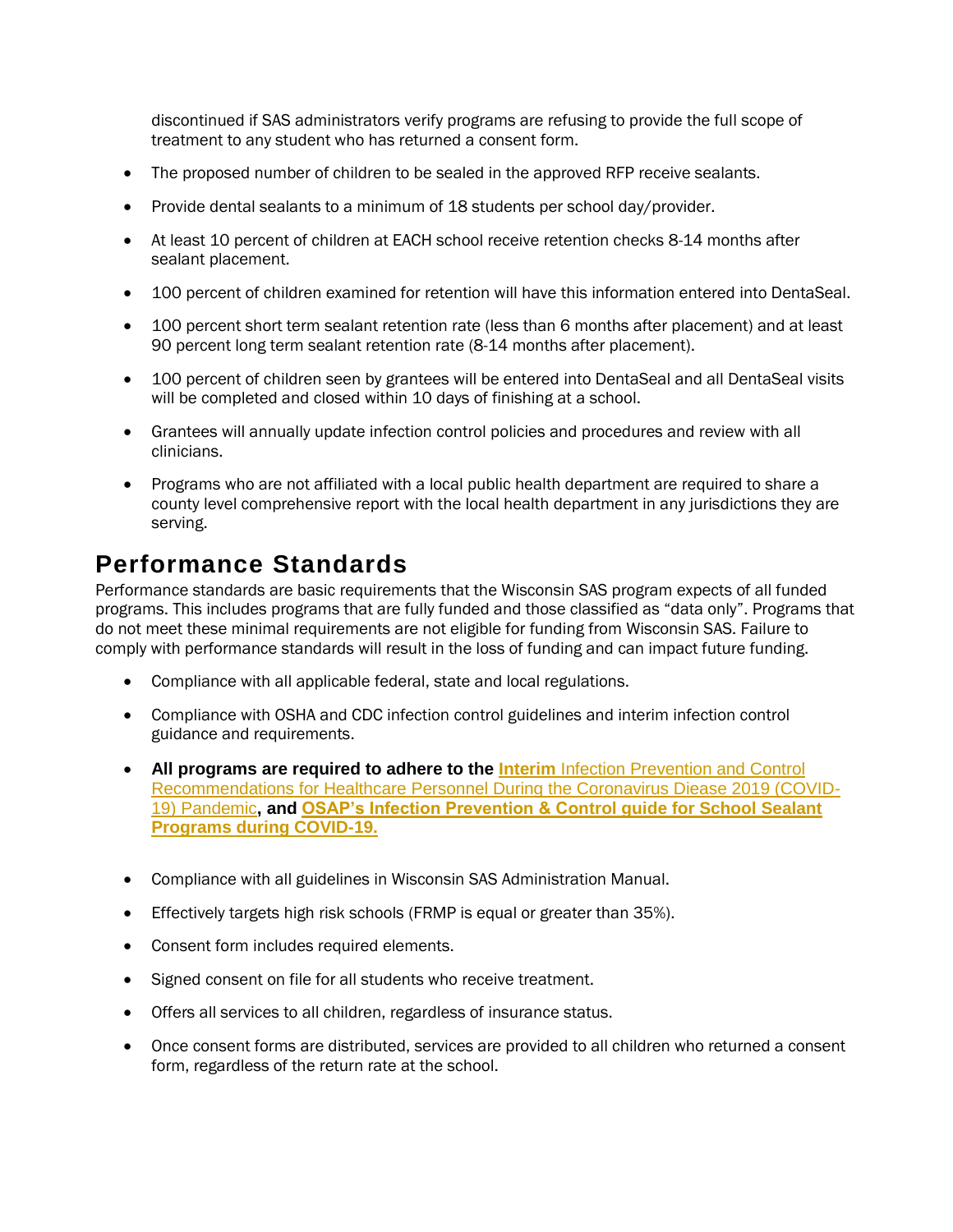- Evidence-based tooth selection criteria are followed.
- Evidence-based sealant placement/materials guidelines are followed.
- Submit accurate and appropriate claim to Medicaid for all eligible children.
- Track insurance reimbursement for SAS services and accurately report in DentaSeal.
- Complete cooperation and participation in SAS site reviews.
- All DentaSeal entry will be up to date at all times.
- Participation in required trainings (i.e. annual meeting, DentaSeal training).
- All reports are timely, complete, accurate and reasonable.
- Provide at least two fluoride varnish treatments to all eligible children using the current ADA evidence based guidelines. Appropriate time intervals between applications should be followed.
- Develop referral sources for patients found to have needs beyond what the program provides. This goes beyond distributing a list of local providers and should involve building relationships with local providers who agree to be part of a referral network for your program.
- Use of DHS and CHAW logo only with prior approval.
- Wisconsin SAS requires that all children are provided with a follow up form on the date of service that includes the services provided, any clinical findings/recommendations and any additional clinical notes the parent or guardian should be aware of.

# <span id="page-7-0"></span>Wisconsin Department of Safety and Professional Services (DSPS)

The Wisconsin DSPS has a mission to promote economic growth and stability while protecting the citizens of Wisconsin as designated by statute. All providers who provide any dental services as part of the Wisconsin SAS program must have a current dental or dental hygiene license in good standing. Additionally programs may need to be in compliance with [DE-10: Mobile Dentistry.](https://docs.legis.wisconsin.gov/code/admin_code/de/10) It is the responsibility of individual programs to determine if they are required to register with DSPS under DE-10 and to maintain all requirements outlined as part of DE-10.

# <span id="page-7-1"></span>**Occupational Safety and Health Administration**

The Occupational Safety and Health Act of 1970 was passed to prevent workers from being killed or seriously harmed at work. The law requires employers to provide their employees with working conditions that are free of known dangers. The act created the Occupational Safety and Health Administration (OSHA) that sets and enforces protective workplace safety and health standards. OSHA also provides information, training and assistance to workers and employers. OSHA regulations are found at [www.osha.gov.](http://www.osha.gov/)

Each SAS program is responsible for assuring their operation is in compliance with all applicable OSHA requirements.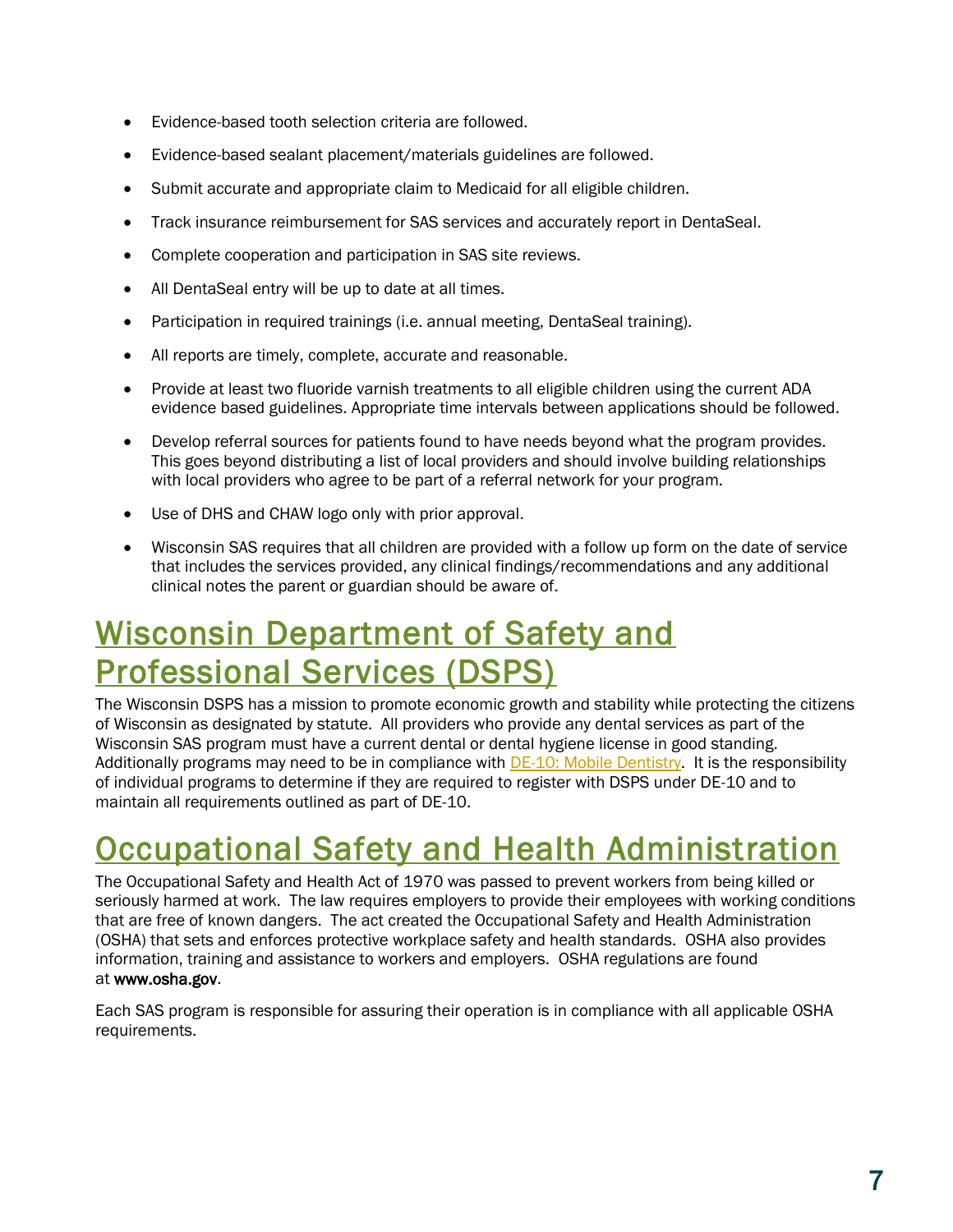The OSHA Bloodborne Pathogens Standard specifies safeguards to protect oral health care workers against the health hazards of bloodborne pathogens. The standard provides the following requirements for the oral health workforce:

- A written exposure control plan must be reviewed and updated annually to include common and potential health hazards.
- Infection control training is required prior to employees working in an environment where exposure to blood or other potentially infectious materials may occur, and on an annual basis thereafter.
- Personal protective equipment (eye protection, gloves and protective clothing) must be worn by all dental personnel.
- Appropriate hand washing must be performed.
- Instruments that can withstand heat must be sterilized in an autoclave. If the instruments cannot withstand heat, a high-level disinfectant must be used according to manufacturer's directions.
- Disposable items must not be re-used.
- Proper handling and disposal of sharps is required.
- The autoclave must be monitored weekly by biologic spore testing to ensure proper functioning.
- Environmental surfaces must be cleaned and disinfected. Barrier techniques must be used for items that are difficult to clean or disinfect.
- Food/drink is not permitted in clinic areas.

OSHA regulations and interpretations are available at:

<https://www.osha.gov/SLTC/dentistry/index.html> and

[http://www.osha.gov/SLTC/bloodbornepathogens/index.html.](http://www.osha.gov/SLTC/bloodbornepathogens/index.html)

# <span id="page-8-0"></span>Infection Control

**All programs are required to adhere to the** [Infection Prevention and Control Recommendations](https://www.cdc.gov/coronavirus/2019-ncov/hcp/infection-control-recommendations.html?CDC_AA_refVal=https%3A%2F%2Fwww.cdc.gov%2Fcoronavirus%2F2019-ncov%2Fhcp%2Fdental-settings.html)  [for Healthcare Personnel During the Coronavirus Diease 2019 \(COVID-19\) Pandemic](https://www.cdc.gov/coronavirus/2019-ncov/hcp/infection-control-recommendations.html?CDC_AA_refVal=https%3A%2F%2Fwww.cdc.gov%2Fcoronavirus%2F2019-ncov%2Fhcp%2Fdental-settings.html)**and [OSAP's](https://www.osap.org/page/ipc-guide-for-ssp-during-covid-19)  [Infection Prevention & Control guide for School Sealant Programs during COVID-19.](https://www.osap.org/page/ipc-guide-for-ssp-during-covid-19)**

Wisconsin SAS requires all grantees to comply with all infection control guidelines and standards. This would include OSHA and state regulations and [Centers for Disease Control and Prevention \(CDC\)](https://www.cdc.gov/oralhealth/infectioncontrol/guidelines/index.htm)  [recommendations.](https://www.cdc.gov/oralhealth/infectioncontrol/guidelines/index.htm) It is important to understand that these recommendations are the basic guidelines SAS requires your program to follow in order to ensure safety of both providers and the public. SAS Administration may require annual infection control training for all staff who interact with children at schools. If required all program staff must complete the annual training prior to providing care or interacting with children in a program year.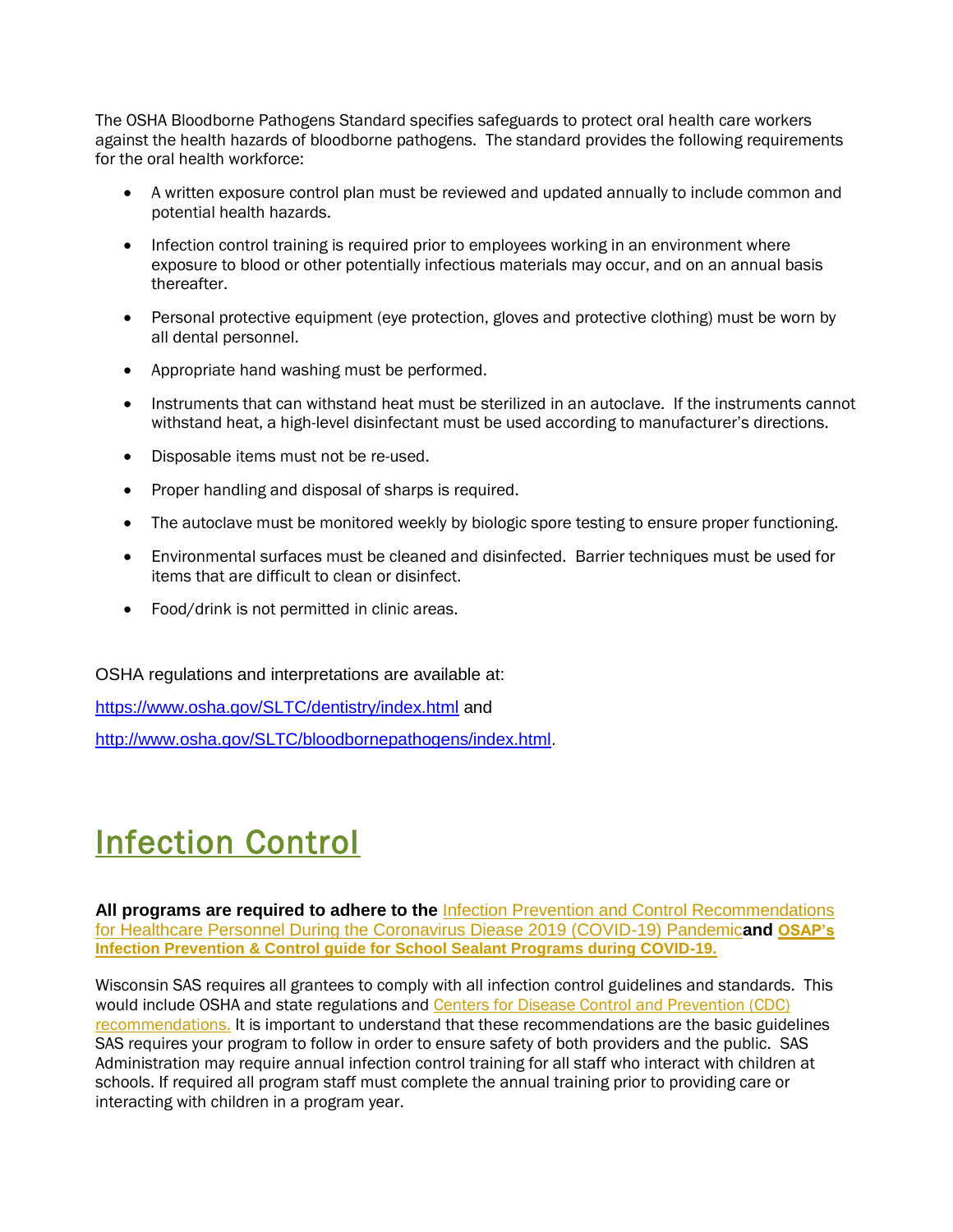The portable nature of mobile dental programs presents particular challenges for infection control (e.g., safe transport of sharps). This section, which will help grantees meet SAS expectations, is consistent with guidance developed by the Organization for Safety, Asepsis and Prevention (OSAP). OSAP provides an [Infection Control Checklist](http://c.ymcdn.com/sites/www.osap.org/resource/resmgr/Checklists/Final.checklist.pdf) for portable dental settings. This should be used to assess infection control policies and procedures and is located in the Appendices section of this manual. In addition the [CDC's](https://www.cdc.gov/oralhealth/infectioncontrol/dentalcheck.html)  [Dental Check mobile app](https://www.cdc.gov/oralhealth/infectioncontrol/dentalcheck.html) has additional checklists that can be entered on a smart phone.

The CDC has identified levels of risk for transmission of infections and bloodborne diseases during dental services. These risk levels are based on the anticipated contact between the provider and patients' mucous membranes and/or blood and blood-contaminated saliva (see Table 1).

Sealant programs have two basic procedures: screening for tooth selection and sealant application. Each of these procedures pose a Level II risk, due to provider contact with patients' mucous membranes and saliva (but no anticipated contact with blood or saliva contaminated with blood). The CDC has four basic principles for infection control: 1.) take action to stay healthy, 2.) avoid contact with blood and other potentially infectious body substances, 3.) make instruments and equipment safe, and 4.) limit the spread of blood and other potentially infectious body substances. The following narrative is based on the four basic principles and a Level II risk.

Grantees who provide services beyond screening, sealants and varnish will need to access which level they are and comply accordingly.

#### <span id="page-9-0"></span>**Principle I: Take Action to Stay Healthy**

#### Immunizations

Program staff immunizations should be current according to CDC's recommended adult immunization schedule. CDC's recommended adult immunization is available at: [https://www.cdc.gov/vaccines/schedules/downloads/adult/adult-combined-schedule.pdf.](https://www.cdc.gov/vaccines/schedules/downloads/adult/adult-combined-schedule.pdf) New staff should be tested for tuberculosis infection. Documentation of staff members' hepatitis B vaccination/immunity statuses must be kept on file.

#### Hand Hygiene

Appropriate hand washing must be performed. Although ideal to be in a room with a sink, this often is not possible. Grantees should select the best available site close to a sink. Soap and water, as well as alcohol-based hand sanitizers, may be used for cleansing hands. Hands must be cleansed before and after treating each patient, before donning or after removing gloves, after ungloved contact with surfaces or objects that may be contaminated by blood or other potentially infectious materials, before leaving the operatory, and when hands are visibly soiled. Soap and water (not hand sanitizers) must be used when hands are visibly soiled.

Staff should be trained in the procedures for hand washing and for the use of hand sanitizers. These procedures are as follows:

- Wash hands by vigorously rubbing soap and water over hands and fingers for 15 seconds before rinsing with cool water and thoroughly drying.
- If hand sanitizer is used, apply it to hands and rub hands together as if washing hands until hands are dry.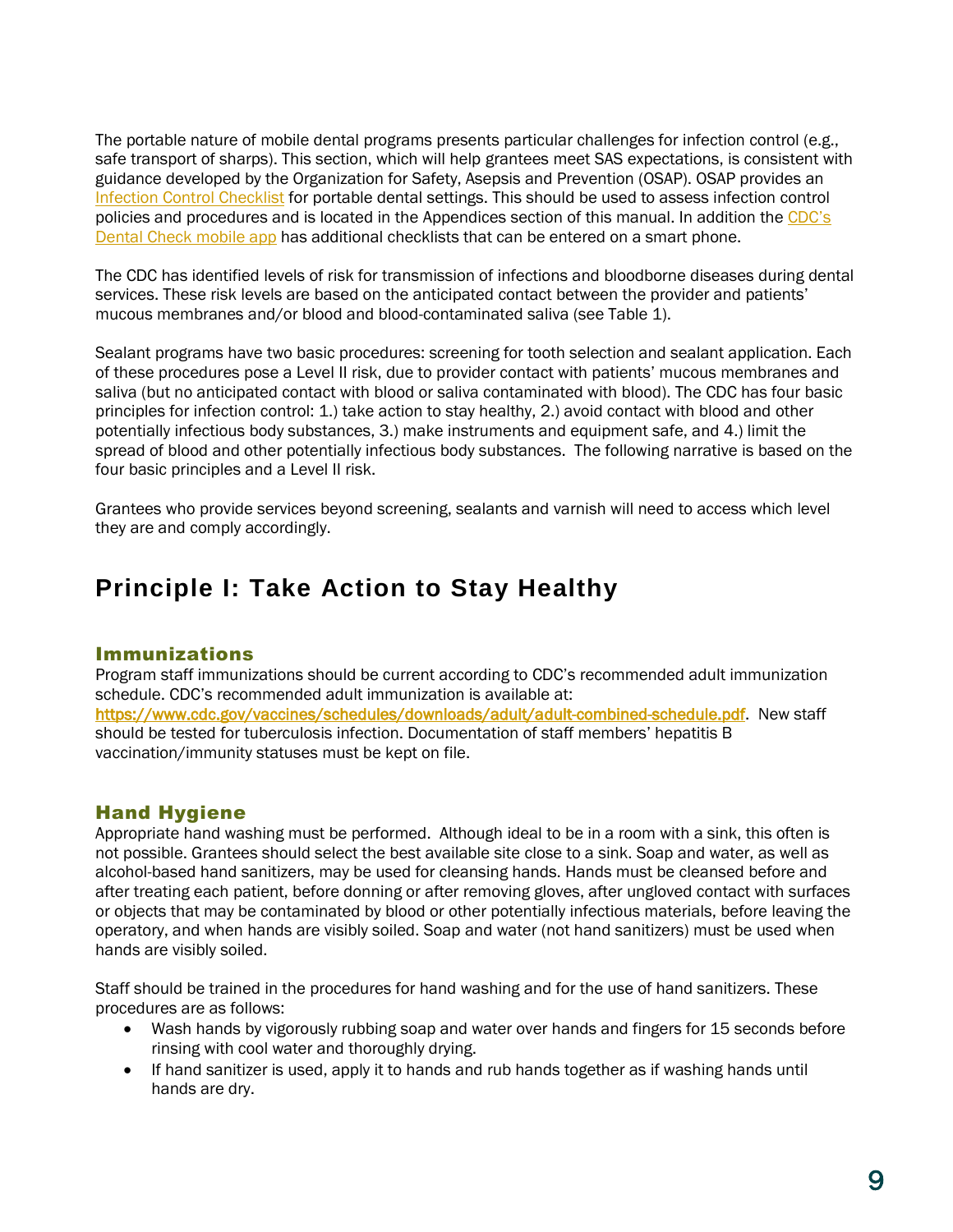Because hand sanitizers do not remove the powdery residue that can form under gloves, program staff using hand sanitizers should also wash hands periodically with soap and water.

Additional hand hygiene information is available at: <http://www.cdc.gov/oralhealth/InfectionControl/faq/hand.htm>

#### <span id="page-10-0"></span>**Principle II: Avoid Contact with Blood and Other Potentially Infectious Body Substances**

#### Personal Protective Equipment

Personal protective equipment (PPE) should be stored close to the patient care area and facilities should be available for disinfection of PPE (e.g., patient eyewear, utility gloves). PPE should be worn in the patient care area only.

#### Gloves

Gloves are single-use, disposable items, and they cannot be re-used or washed. Gloves that are damaged (e.g., torn, punctured) must be discarded. If gloves are damaged during a procedure, remove and discard them, wash hands immediately, and put on clean gloves. Over-gloving (e.g., putting a clean pair of gloves over a used pair) between patients is not permitted. Gloves should be removed carefully to avoid exposure to microorganisms from patients. Wearing gloves does not replace hand washing.

Programs must use non-latex gloves, due to possible latex sensitivity among patients and staff. This sensitivity could result in allergic reactions that range from skin rash to anaphylaxis.

Heavy-duty puncture-resistant gloves, along with protective clothing and face protection, must be worn during clean-up and preparation of instruments for sterilization. Utility gloves may be decontaminated and used again, but damaged or worn-out gloves should be discarded.

#### Face Protection

During sealant application, oral health professionals must wear face protection. Face protection includes a chin-length face shield or a surgical mask and eyewear with solid side shields. Masks should be changed between patients or during treatment if they become damp or visibly contaminated. Program staff should remove masks by the fasteners because the front of the mask is considered contaminated and should not be touched. Masks should not be worn off the face or around the neck.

Eyewear and face shields must be cleaned and disinfected between patients, at the end of the day, and if visibly soiled.

#### Protective Clothing

Protective clothing must be worn during sealant application and for screenings where spatter is anticipated due to use of the air/water syringe. Protective clothing must be washed, or, if disposable, discarded.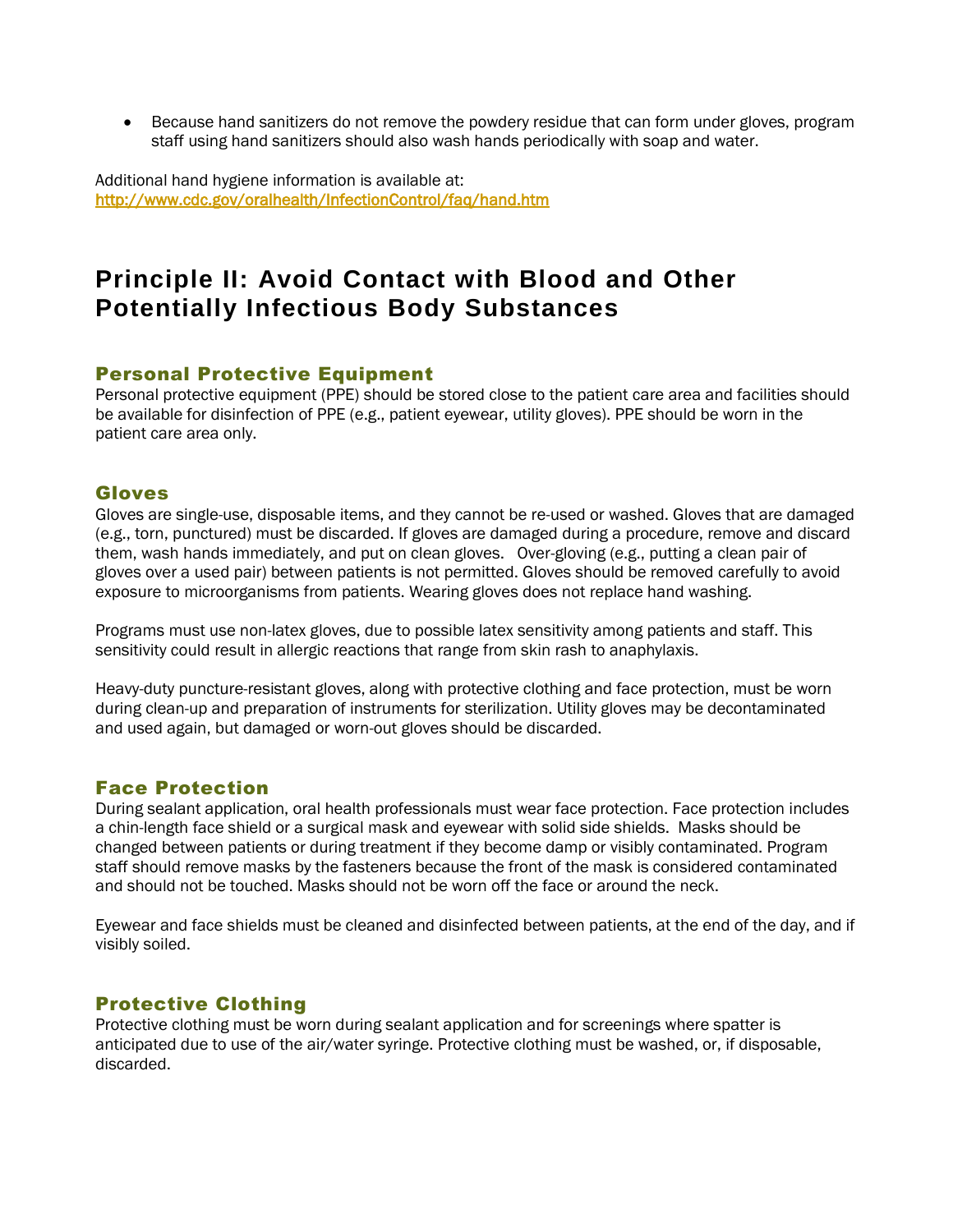Protective clothing should be removed immediately, or as soon as possible, if blood or other infectious materials have penetrated it. Protective clothing does not need to be changed after each patient unless it is visibly soiled.

Program staff does not need fluid-resistant gowns unless contact with body fluid that would seep through a garment is anticipated.

#### Avoid Injuries

Program staff must receive education and training at least once per year regarding infection control principles and rationale for recommended infection control practices. In addition, training must be provided upon initial employment or when a change in duties or procedures may affect exposure. Staff designated for specific task responsibilities (e.g., instrument sterilization, waste disposal) should receive appropriate training for that task. Training should address the portable environment and OSHA regulations.

#### Safe Handling of Sharps

For SBSPs, sharps are generally limited to explorers. All sharps, sterile and contaminated, should be transported in securely closed containers that are puncture-resistant to sharps.

All contaminated disposable sharps must be discarded in a closeable, leak-proof container that is manufactured for that purpose and that is impervious to sharps. The container must be red or labeled with the biohazard symbol, or both. The container must also be labeled "sharps." The sharps container should be placed in a secure location as close to the user as possible. Program staff should receive training on the proper handling of sharps and their disposal.

Non-disposable contaminated sharps (e.g. explorers) must also be stored in a closable, leak-proof container that is impervious to sharps. This container must be clearly labeled as containing contaminated sharps. Containers with contaminated instruments also should have a biohazard symbol.

#### Written Policy with Post-Exposure Control Plan

Programs must have a written infection control plan (including a post-exposure control plan) that describes protocols and procedures. The plan should be maintained by a program staff member designated as the infection-control coordinator. In the event that post-exposure care is needed, the program should have access to a health professional qualified to provide post-exposure care, counseling and follow-up. The infection control plan and procedures must be reviewed and evaluated at least annually by program staff and updated as necessary.

<span id="page-11-0"></span>*Infection Control: Management and Follow-up of Occupational Exposure is available in Appendix 1.*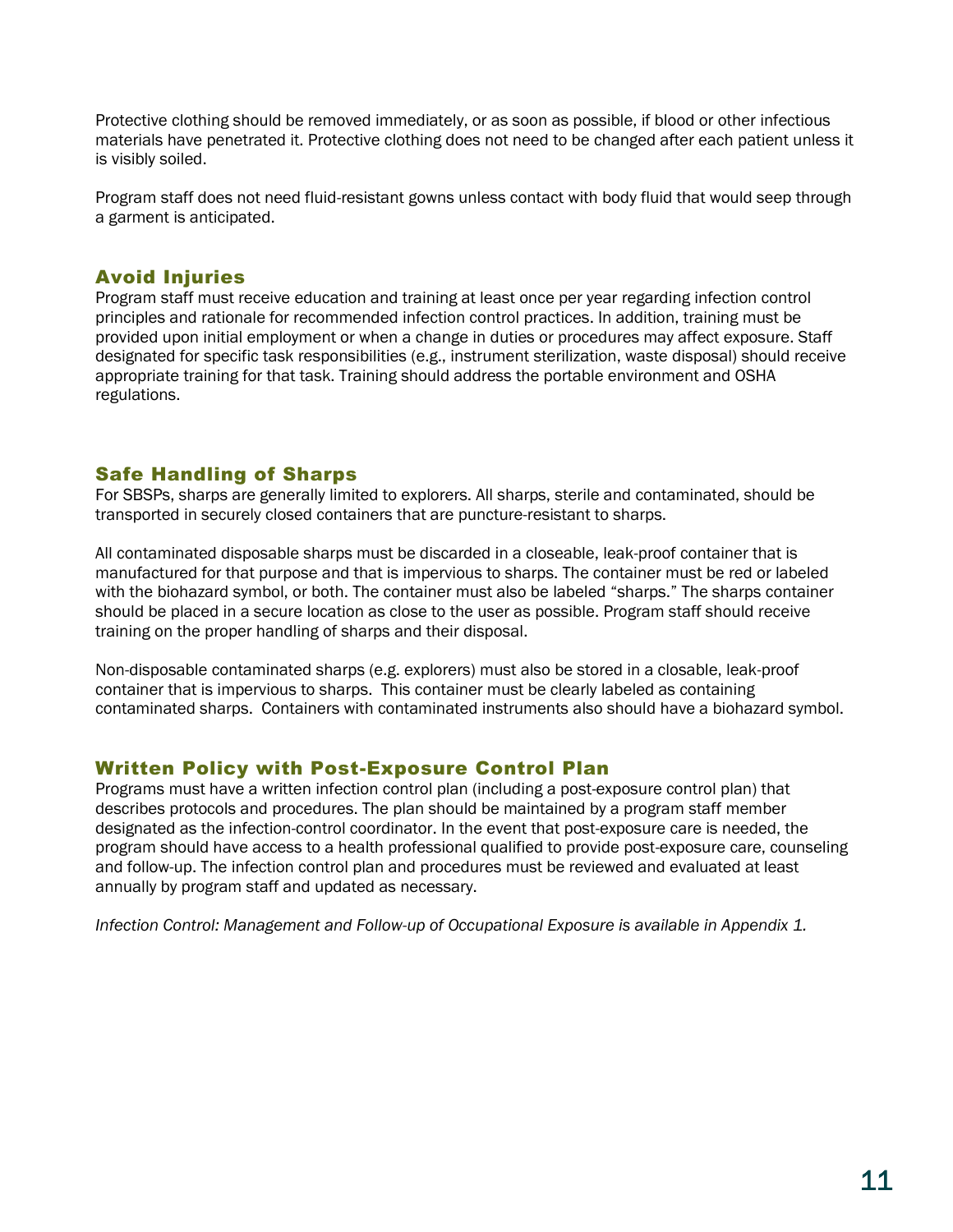#### **Principle III: Make Instruments and Equipment Safe**

#### Instruments and Equipment

Between each patient, SAS requires heat sterilization of all reusable patient-care items that touch mucous membranes and can withstand repeated exposure to high heat. Instruments may be heat sterilized on- or off-site. Disposable instruments are a good alternative to reusable instruments.

Programs that use handpieces or air/water syringes that are detachable from the unit must heat sterilize them between patients and follow the manufacturer's instructions for sterilization and care. If the handpiece or air/water syringe is permanently attached to the unit, programs should barrier protect the handle and either use disposable tips or sterilize metal tips between patients.

SAS recommends single-use, disposable syringes for programs that use syringes to apply etchants and sealants. Multi-use syringes used in the sealant application process can easily become contaminated. Because these cannot be disinfected or heat-sterilized, the barrel of the syringe should be covered with a replaceable barrier. Programs that use this item must use a new disposable syringe tip for each patient.

#### Instrument Cleaning and Sterilization

Programs are not required to clean instruments immediately after use; however, soaking instruments immediately after use in detergent, disinfectant/detergent, or enzymatic cleaner in a puncture-resistant container prevents patient matter from drying and makes cleaning easier. If instruments are to be transported off-site, they should be removed from the solution and transported in a securely closed, appropriately labeled, and puncture-proof container. It is recommended that containers storing instruments or sharps for transportation off-site be placed in an additional container, as an additional precaution against spillage of instruments.

Instruments should be cleaned (manually and/or with an ultrasonic cleaner) before being placed in bags or pouches for sterilization. Bags or pouches should be sealed prior to sterilization. A chemical indicator should be placed in the middle of each bag or pouch. If the indicator is not visible through the bag or pouch material, an additional indicator should be placed on the outside. If the indicator does not change color, this may indicate there was a problem during sterilization. Bags or pouches should be clearly labeled with the date, to ensure that the first instruments sterilized will be the first instruments used.

The instrument processing area should be divided into two separate zones: 1.) a "dirty" zone for intake, cleaning, and packaging of contaminated items, and 2.) a "clean" zone for sterilizing instruments, removing packaged items from the sterilizer, cooling them, and storing them. Personal protective equipment and utility gloves should be worn when handling and cleaning contaminated instruments.

After appropriate sterilization, a bag or pouch is considered sterile unless it is compromised (e.g., torn, wet, dropped on floor). If a bag or pouch is compromised, the instruments should be cleaned, placed in a new bag or pouch, and sterilized again. Store packaged instruments in clearly and appropriately labeled puncture-proof and secured containers.

#### Off-site sterilization

Proper instrument transport is critical for off-site sterilization. Sealant programs should use securely fastened containers for transporting instruments so that instruments will not spill when jostled. Cleaning instruments before transport is not required, but it can reduce possible exposure risk during transport.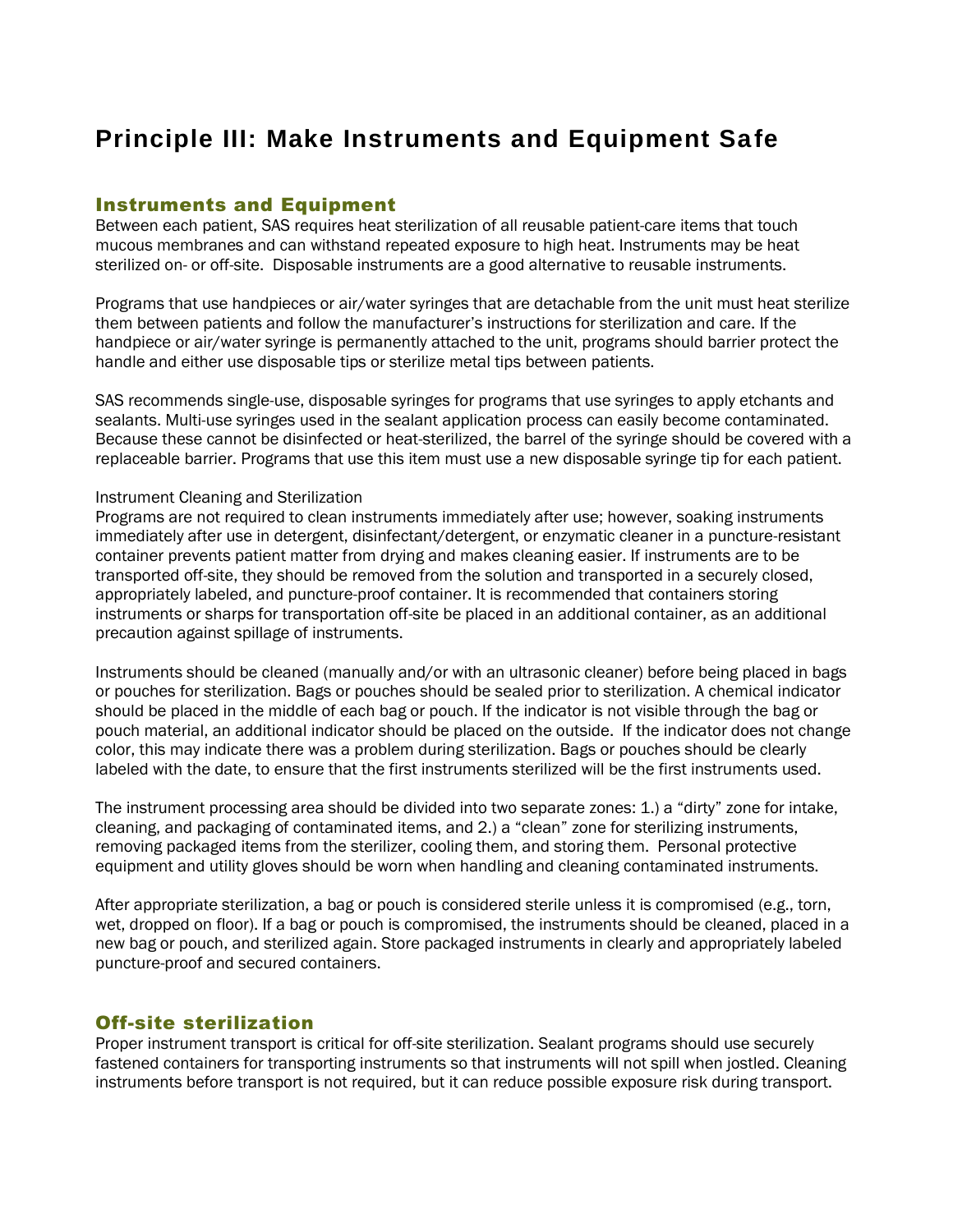#### On-site Sterilization

Adequate space for and design of the instrument-processing area is of primary importance for on-site sterilization. The sterilization area should have adequate ventilation, access to a sink, and be near the treatment area. It should have enough space to separate the dirty and clean zones and to allow for receiving, cleaning, packaging, sterilization/disinfection, and storing of processed instruments. Avoid carrying or scrubbing contaminated instruments at times when the area is crowded with children. Sterilization Monitoring

The autoclave must be monitored every seven days, on the same day each week, by biologic testing (spore test) for proper functioning. Programs must document testing and keep a log with test results. Testing must be done weekly, even if a program operates only one day per week. If a spore test result is positive, SAS requires that immediate action be taken to ensure that heat sterilization is accomplished. While programs may do biological spore testing themselves, most SBSPs choose to use independent sterilization-monitoring services.

If the autoclave has been idle for an extended period (e.g., during summer break), staff should perform a biologic spore test before program start-up to ascertain whether the autoclave is functioning correctly.

#### Portable Dental Unit Water Quality

CDC recommends that water used for routine dental treatment meets Environmental Protection Agency (EPA) regulatory standards for drinking water (e.g., <500 CFU/mL of heterotrophic water bacteria). Some manufacturers of portable dental equipment advise that tap water of good quality from a municipal supply or distilled or purified water be used in the water-supply bottle. Programs should consult with the manufacturer of their dental units for appropriate methods and equipment to maintain and monitor dental-unit water quality.

Dental water line cleaners should be used according to the manufacturer's directions and in accordance with the dental unit manufacturer's recommendations. Some manufacturers also recommend draining the water at the end of each day.

CDC recommends that water and air be flushed for a minimum of 20–30 seconds after each patient from any device connected to the dental water system that enters the patient's mouth (e.g., air/water syringe). This is to expel organisms that may have been drawn into the waterline.

#### <span id="page-13-0"></span>**Principle IV: Limit the Spread of Blood and Other Infectious Body Substances**

#### Spatter

Use the air/water syringe carefully to avoid creating backsplash or spatter. The high-velocity evacuation (HVE) tubing and container should also be used in such a way as to limit potential spatter. Patients must not close lips around the HVE tip to prevent potential "suck-back" of bacteria that may be in the tubing.

#### Barriers and Disinfection of Surfaces

Clinical-contact surfaces (e.g., tabletops, instrument tray, light handles) must be covered with barriers or cleaned and disinfected between patients. Barriers must be discarded and replaced between patients. If a surface is not barrier-protected or if contact is made under a barrier, the surface must be cleaned and disinfected with a hospital-grade disinfectant product that is registered with the EPA.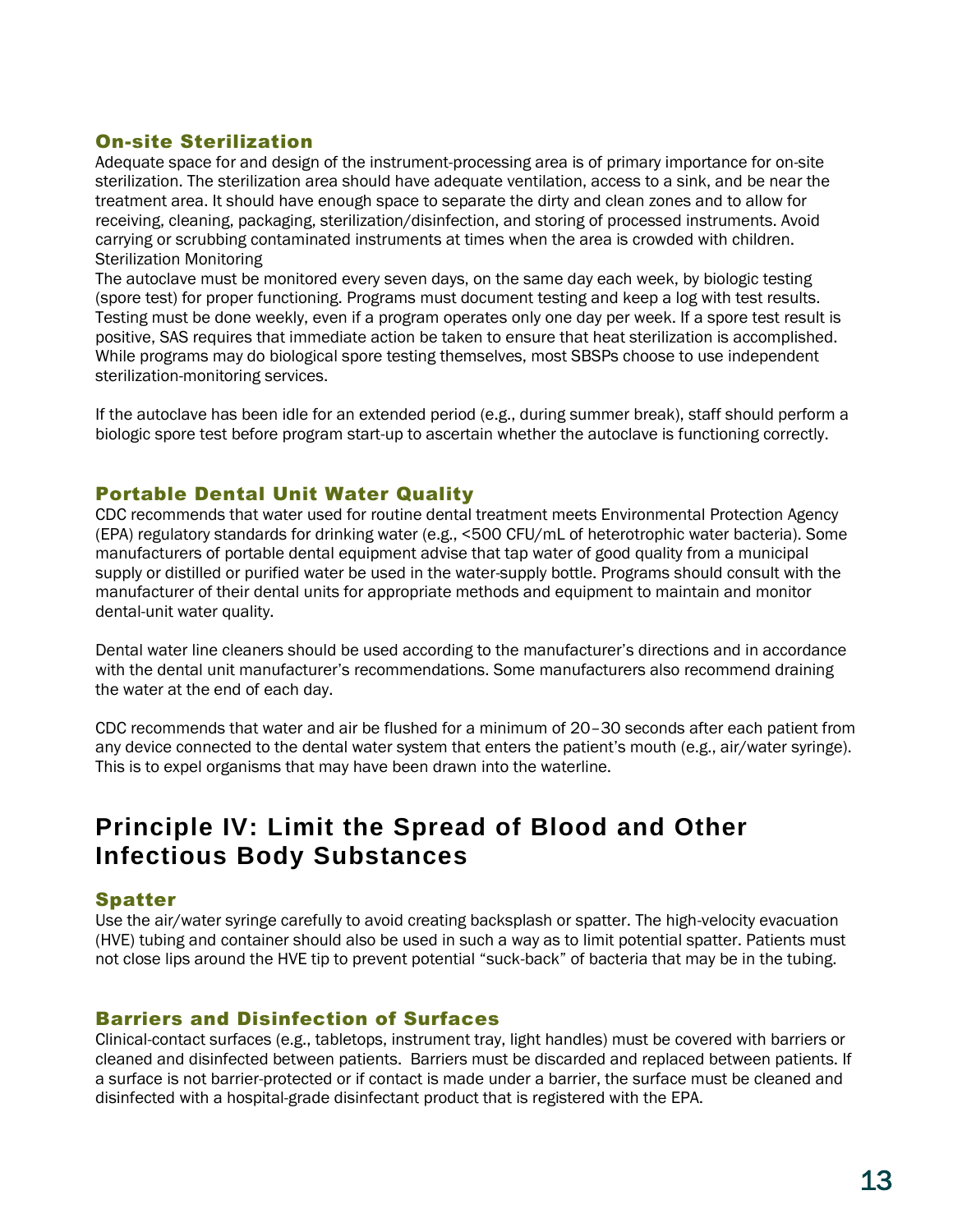Use the following procedures to clean and disinfect clinical contact surfaces:

- 1. Spray surface with disinfectant.
- 2. Wipe surface to clean it, and remove any debris.
- 3. Spray surface with disinfectant again.

4. Follow manufacturer's directions for the amount of contact time required to allow the product to achieve disinfection. Then wipe surface clean.

If disinfectant wipes are used, clean the surface and discard the wipe; then use a fresh wipe for disinfection. Follow the manufacturer's directions.

The HVE tubing and container should be disinfected. Refer to the manufacturer's instructions for proper disinfection. The entire system should be cleaned and disinfected by evacuating a cleaner/disinfectant through the entire hose assembly and waste bottle each time it is emptied. Thorough scrubbing of the entire assembly is also recommended each time the bottle is emptied.

Programs should have a protocol for the management, storage and disposal of chemical disinfectants. Products must be used appropriately for their intended purpose and with minimum exposure to the sealant team and patients. Areas where chemicals are used should be well-ventilated. Storage should prevent spills or contain them, in the event a spill occurs. Products should not be exposed to high temperatures. Refer to the manufacturer's instructions for proper handling, storage and disposal of products.

#### Waste Disposal

Disposal of regulated medical waste (e.g., sharps, blood-soaked gauze) must comply with OSHA rules. Sharps containers should never be emptied. When the contents reach the fill/full line, dispose of the entire container and begin using a new one.

In the unlikely event that a program generates regulated medical waste (e.g., blood-soaked gauze), that waste must be contained in a leak-resistant, securely fastened bag/container. The container should be red or conspicuously labeled with the international biohazard symbol. SBSPs are typically small generators of infectious waste (less than 50 lbs. per month, with proper documentation of infectious waste's weight available for each month). This allows for the disposal of both non-regulated waste (e.g., gloves, masks, disposable instruments, cotton rolls, protective coverings) and regulated waste (infectious waste) in regular trash bags without special handling. It is best to consult with school personnel about their preferences before discarding non-regulated waste on-site.

CDC guidelines related to waste removal may be found at: <http://www.cdc.gov/OralHealth/infectioncontrol/guidelines/index.htm>

Infection Control Practices for School-Based Dental Sealant Programs are summarized in Appendix 2.

#### Site Assessment

Assessment of the site prior to the date for providing dental services can help prevent concerns with set-up and infection control. [OSAP's Site Assessment Checklist](http://c.ymcdn.com/sites/www.osap.org/resource/resmgr/Checklists/new.OSAP.site.assessment.pdf) can be downloaded, printed and used at each site your program serves. It is a useful checklist for confirming that a site meets program needs (e.g., space, utilities) for providing adequate infection control for screenings and sealant application.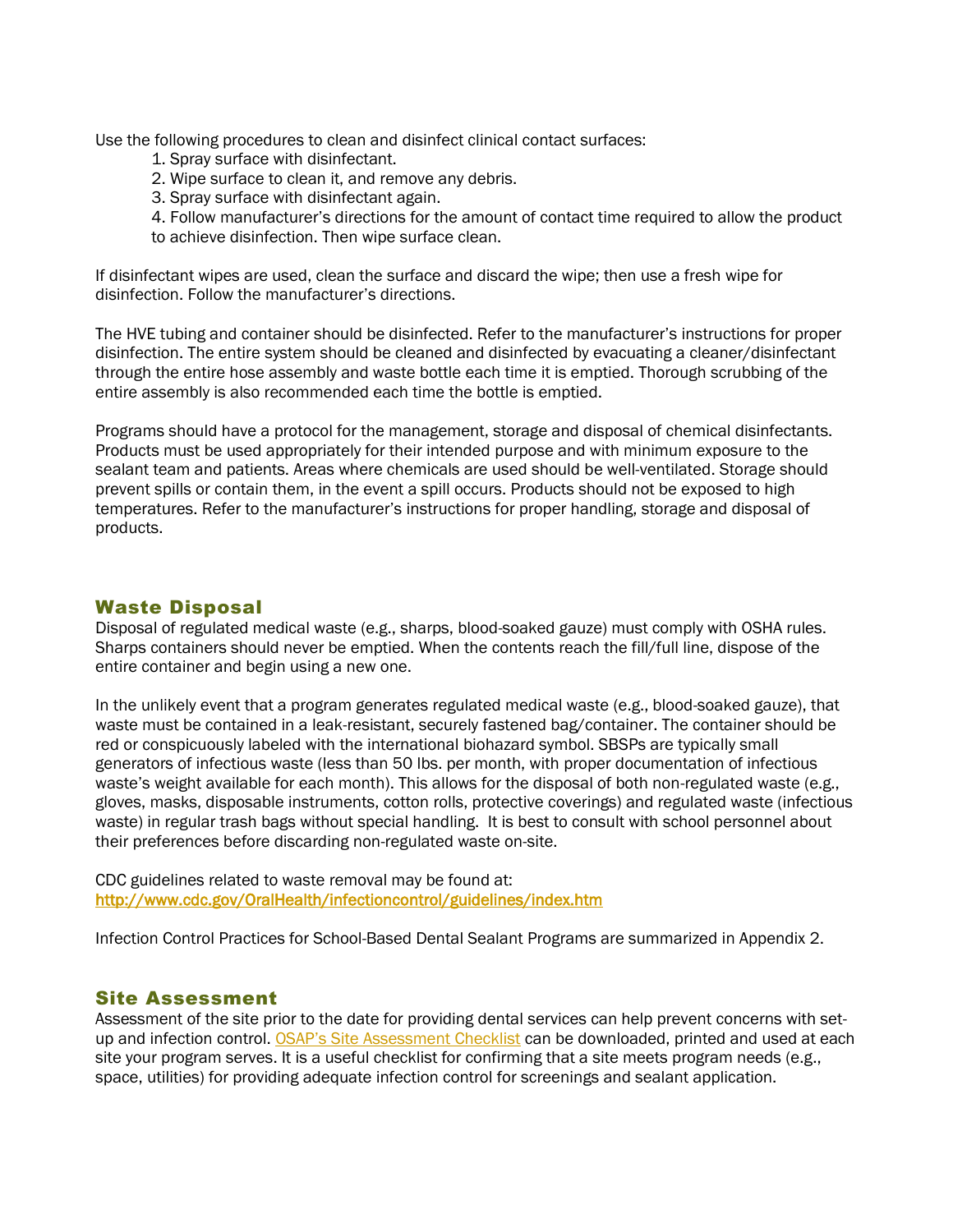# <span id="page-15-0"></span>Program Requirements

# <span id="page-15-1"></span>Staffing/Personnel Requirements

Wisconsin SAS requires the following for all SAS programs:

- All dentists and dental hygienists must have an active Wisconsin dental or dental hygiene license in good standing.
- Only a licensed dental provider may provide examinations, screenings, or any intra-oral or extraoral services to patients.
- All dental providers, volunteers and program staff must complete two infection control continuing education programs provided by SAS and pass the corresponding tests with at least an 80% pass rate.
- Programs are encouraged to use dental assistants to assist with sealant placement. Four handed sealant application may improve the quality and efficiency of sealant placement through shortened placement time, improved isolation, reduction in operator fatigue and enhanced patient care.
- Only a dentist or dental hygienist may apply fluoride varnish unless otherwise allowable by statute.
- A dental hygienist may not delegate any intra-oral or extra-oral procedures to anyone.
- A dental hygienist may only expose radiographs if ordered by a dentist.

# <span id="page-15-2"></span>School, Grade and Tooth Selection

### <span id="page-15-3"></span>**School Selection**

Wisconsin SAS funding is limited to serving schools with:

- Eligibility for the free and reduced meal program (FRMP) is equal or greater than 35% and is how SAS defines a high risk school.
- Community is identified as high need based on community needs assessment (with SAS administration approval)
- Community has a high percentage of immigrant, migrant worker, refugee and/or other vulnerable and underserved populations. (with SAS administration approval)
- The school is not receiving dental sealant services through another agency or organization. Your program must have confirmation from the school that your program will be serving it prior to including it in the RFP and it being added to DentaSeal.

### <span id="page-15-4"></span>**Grade selection**

Wisconsin SAS programs may provide care in all grades at eligible schools and are encouraged to do so by program administration. Programs are encouraged to expand and serve all grades in areas where movement from school to school is high and when annual participation is low at a school.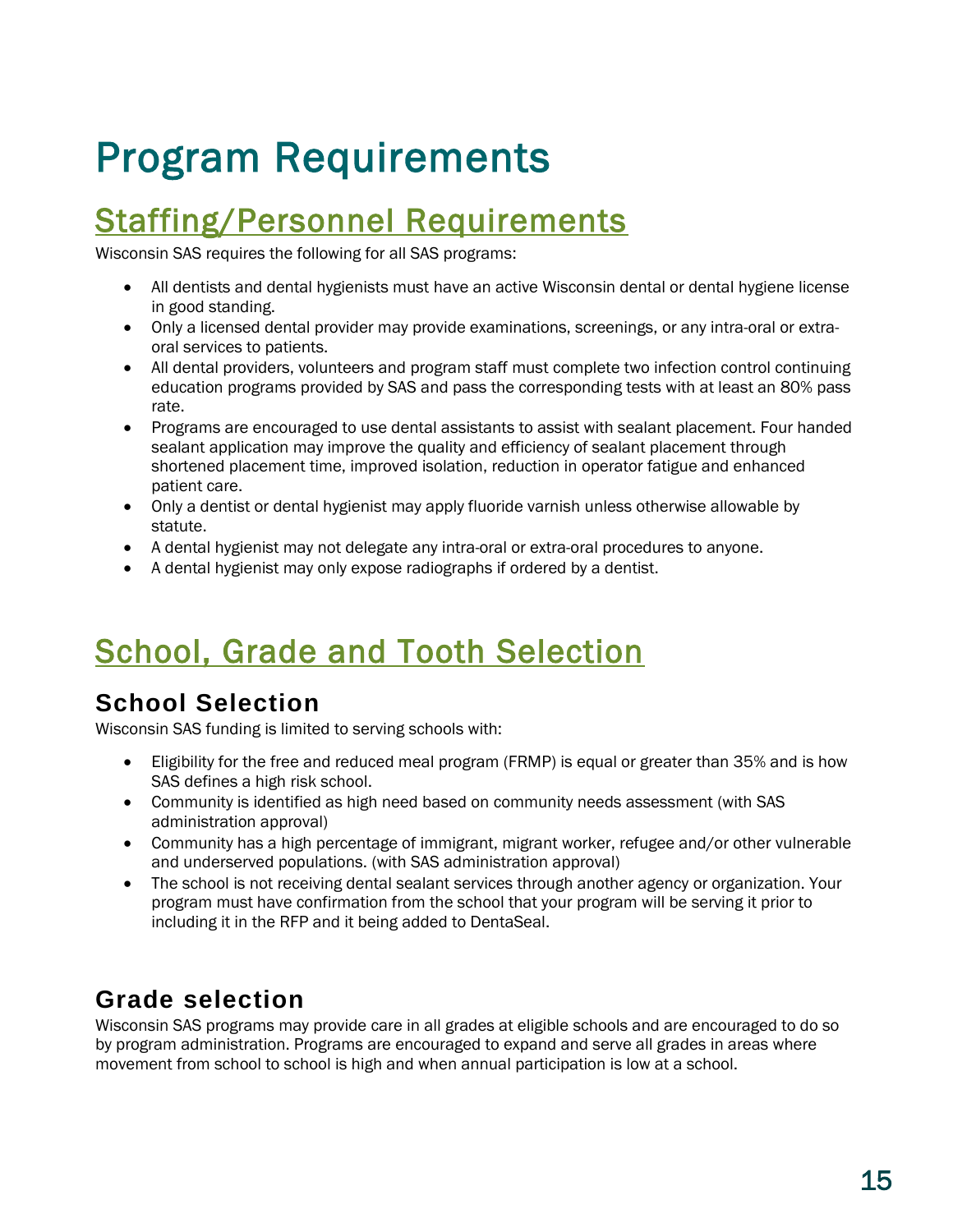### <span id="page-16-0"></span>**Tooth Selection**

Only sound or noncavitated carious pit and fissure surfaces of posterior teeth may be sealed. Dental providers should use [the](https://ebd.ada.org/en/evidence/guidelines/pit-and-fissure-sealants) current available sealant placement recommendations available from the [American Dental Association](https://ebd.ada.org/en/evidence/guidelines/pit-and-fissure-sealants) Priority should be focused on first and second molars. Premolar teeth and deciduous molars may be sealed as needed based on an individual risk assessment that should be well documented in the patient chart in the event an audit is necessary.

# <span id="page-16-1"></span>Equipment

Programs are required to use appropriate equipment, supplies and techniques to apply dental sealants.

These products are widely available from a variety of vendors. Individual programs may select equipment to meet their program needs but all equipment purchases using SAS funding must be approved by SAS administration.

Equipment maintenance is offered free of charge at the SAS annual meeting and grantees are highly encouraged to have all equipment serviced annually. If programs do not keep up with annual maintenance funding for future purchases may not be approved for replacement equipment or funding to support repairs that could be prevented through annual maintenance.

# <span id="page-16-2"></span>Sealant material

Wisconsin SAS does not require the use of specific brands of sealant material. However, the selected sealant product must be hydrophobic resin-based material. Because dental hygienists in Wisconsin are unable to adjust occlusion in the event of an overfilled sealant, the sealant material should quickly selfadjust through normal occlusion; therefore programs should use resin-based sealant materials that have a low viscosity (less than 10% filler). Glass ionomer cements or hydrophilic sealants should ONLY be used sparingly in unique situations when concerns about moisture control are present and not as a standard protocol.

When choosing a material your program should consider cost-effectiveness, prolonged retention properties and simplicity of application. [Seal America: The Prevention Invention](https://www.mchoralhealth.org/seal/step-4-5.php) provides a useful overview of the attributes of sealant materials that are appropriate for use in school-based programs.

Programs must use a phosphoric acid etch to prepare the tooth for sealant placement. Guidelines from the American Dental Association note that a separate etching step (not combined with a bonding agent) may result in higher retention rates. Thus SAS programs may not use any self-etch materials to prepare tooth surfaces for sealant placement.

Bonding agents are not required and are considered a supplemental techniques. If used, a bonding agent should not be combined with etch and should be compatible with the sealant material. All manufacture instructions regarding etch and curing time should be followed. There is limited evidence that retention is improved if a bonding agent containing both an adhesive and primer is used between the previously etched tooth surfaces.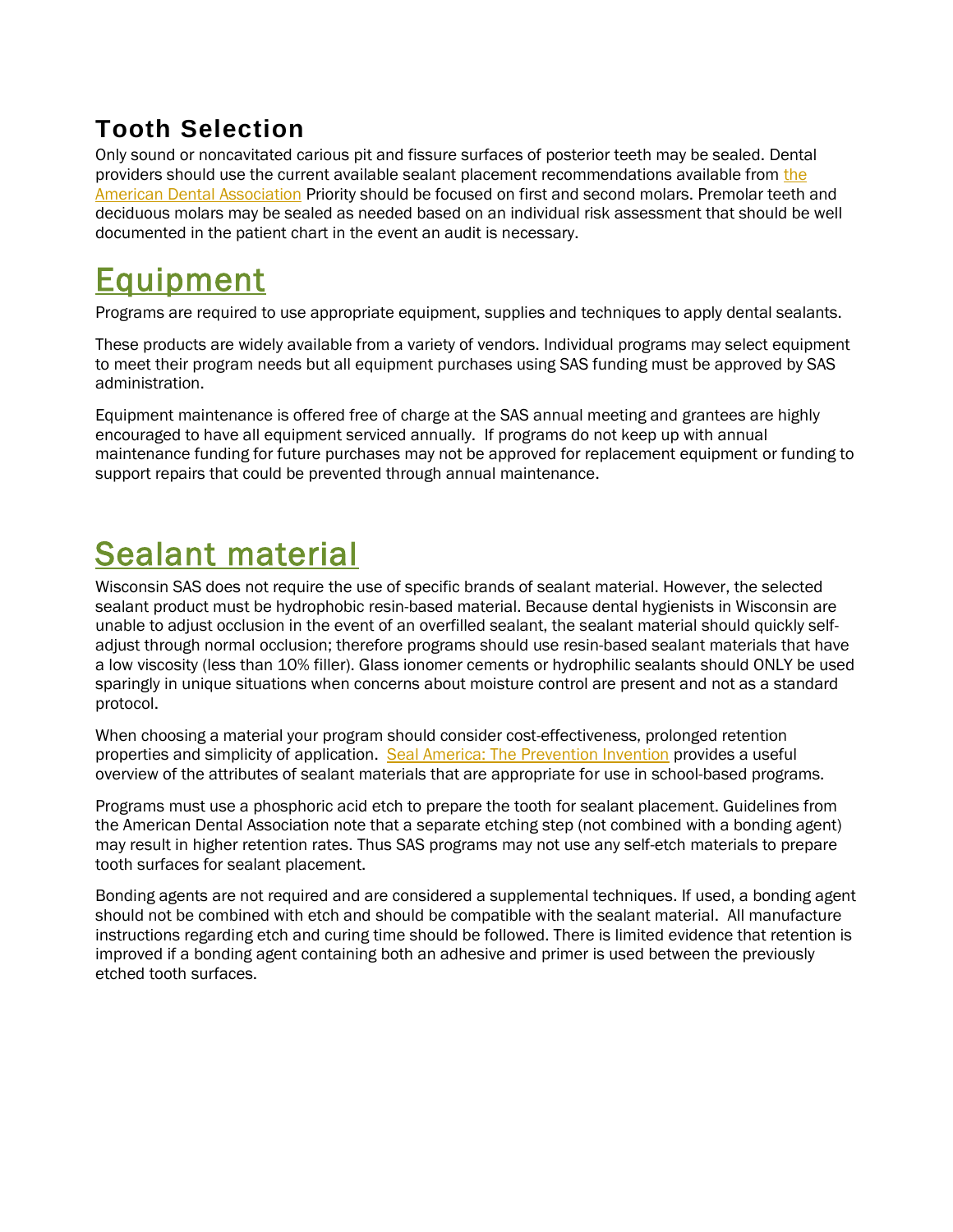# <span id="page-17-0"></span>Participation

Programs may not single out children on Medicaid or that participate in the school's FRMP program. Once a school is selected to receive school-based sealant program services, all children MUST have the ability to participate in the program and receive the same services regardless of insurance type. SAS grant funding must be used to cover costs associated with this program. Co-payments and other billing mechanisms may not be used. No bills or fees are allowed to be charged to any child or their family for services provided by a Wisconsin SAS program.

# <span id="page-17-1"></span>Sealant Application

Manufacture instructions should be used in the placement of sealants. All programs should ensure proper cleanliness of pits and fissures and isolation prior to etching, rinsing, drying and sealant application steps. Sealants should be light cured and inspected for appropriate retention and any possible defects or areas that may be high. If the sealant is overfilled appropriate steps should be taken to ensure a dentist can adjust the occlusion as this is not a step that can be performed by a dental hygienist.

Recommendations from Techniques for Assessing Tooth Surfaces in School-based Sealant Programs, JADA 2010, Fontana, M. et al, have been adopted by Wisconsin SAS as protocol and should be followed accordingly. These include the following:

- Unaided visual examination is the method of choice when deciding whether a tooth is cavitated and whether a sealant should be placed.
- All sound permanent molar teeth and any with non-cavitated carious lesions should receive sealant placement.
- Explorers may not be used to determine if a tooth has a cavitation as there is risk of causing a cavitation or unintentionally introducing bacteria to an area.
- Magnification may be used however unaided visual assessment of tooth surfaces is the appropriate approach for detection of cavitation.
- Radiographs are not indicated in school-based sealant programs as they do not show images of approximal surfaces.
- Caries detection devices and technologies (e.g. DIAGNOdent) are not permitted to be used in Wisconsin SAS programs to determine the need for sealant placement. These devices do not detect cavitation and their misuse could lead to teeth being misclassified and incorrectly precluded from sealant placement.
- No mechanical preparation (i.e. use of a burr or fissureotomy) of a tooth surface is allowed by SAS programs.
- Preparation of the tooth surface prior to etching can be done using a toothbrush.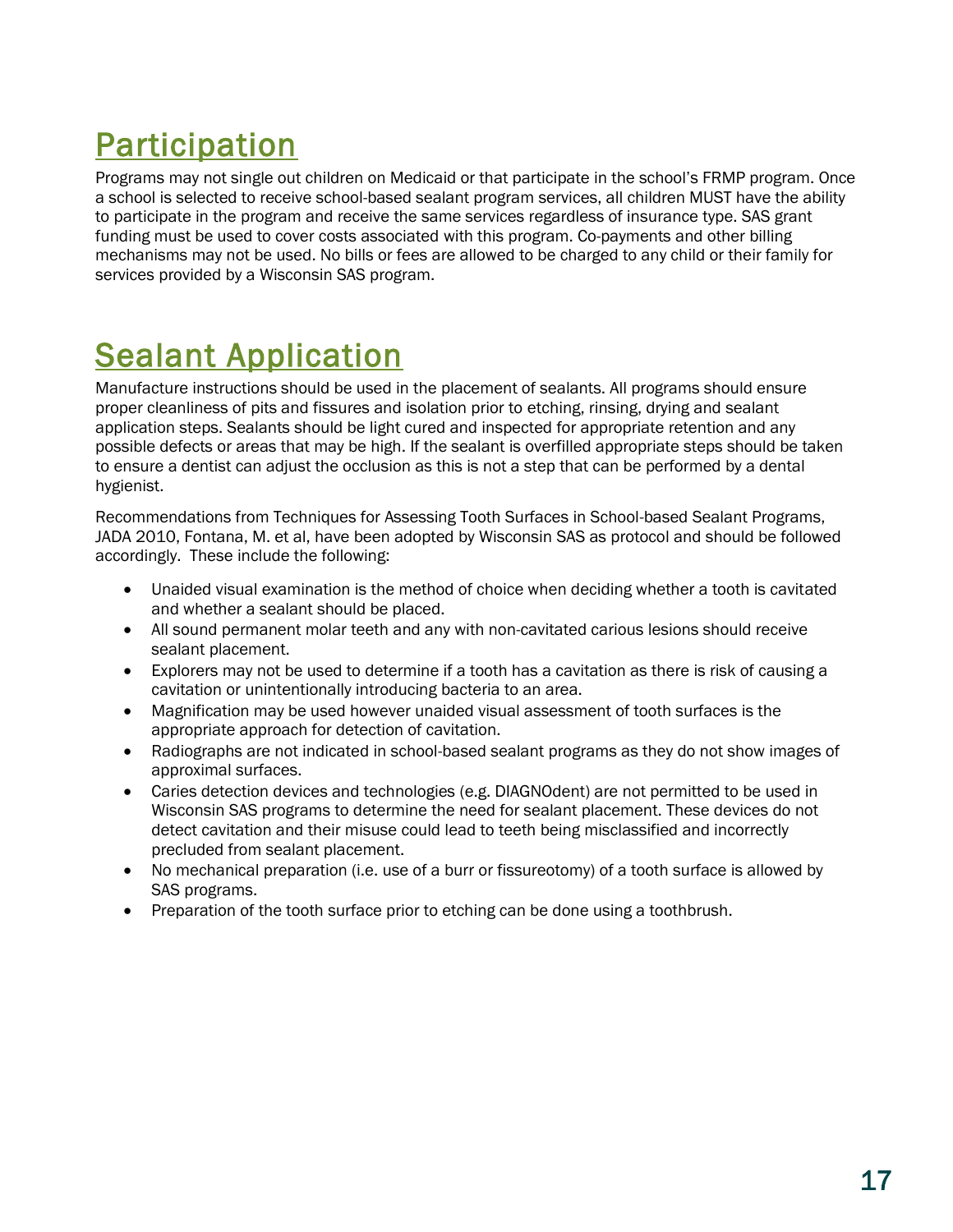# <span id="page-18-0"></span>Retention Checks / Evaluation

Retention checks can detect clinical problems related to application technique, equipment and/or dental materials. Programs should have a mechanism in place to evaluate both short and long term retention. The Wisconsin SAS program requires retention checks be performed on at least 10 percent of the children sealants receiving sealants at EACH school. These retention checks should be performed 8 to 14 months after sealant placement and, when possible, by a dental professional that did not place the sealant initially.

Programs should check for retention of all sealants, regardless if the sealant was placed by your program or another SAS program. There should be no need to determine what SAS program previously placed a sealant because DentaSeal is programed to calculate retention rates based on the program that originally placed the sealant.

The performance benchmark established for retention checks done in the 8 to 14 month timeframe is at least a 90 percent retention rate. Retention of sealants can and should occur for program sealants placed more than 14 months ago. It is anticipated that retention rates will go down the longer a sealant has been on a tooth.

When retention rates fall below the performance benchmark of 90 percent, programs should perform further evaluation to determine the cause. The type or brand of sealant material used, a faulty curing light, insufficient curing time, inadequate tooth isolation or other provider techniques are examples that may impact program wide retention rates. Efforts should be made to implement changes that will improve the quality of the sealants placed. This may include program wide policy changes, calibration of all staff, or providing remediation to specific providers. All sealants evaluated for retention must be documented in DentaSeal. When a tooth is evaluated and the sealant is fully intact, protecting the intended pits and fissures, the sealant should be marked as a retained sealant in DentaSeal. If the sealant is partially lost, requires a 'touch up" or is completely lost the tooth should be resealed and marked accordingly in DentaSeal. It is critical that appropriate documentation in both DentaSeal and the patient record take place.

# <span id="page-18-1"></span>Fluoride Varnish Application

The benefits of fluoride varnish make it extremely useful within public health programs. Wisconsin SAS requires that all grantees incorporate fluoride varnish applications as part of their preventive services. Programs should apply fluoride varnish a minimum of 2 times (3 recommended) over the course of a 12 month period on all children determined to be high risk.

Fluoride varnish is highly effective in preventing decay and remineralizing white spot lesions. It is recommended for use on at-risk children as soon as teeth begin to erupt. When applied to teeth, fluoride varnish sets upon contact with saliva. The hardened layer of fluoride is then absorbed into enamel. If not brushed off the teeth, it will continue to be absorbed for several hours. The absorption time is much longer than for traditional fluoride gels and foams. Fluoride varnish application may be applied up to four times a year, based on risk assessment.

Because of the hardening and small amount used, the risk of ingestion and toxicity of fluoride varnish is extremely low, making it safe for young children.

The criteria for application of fluoride varnish include: •Patient is high risk for caries and used for prevention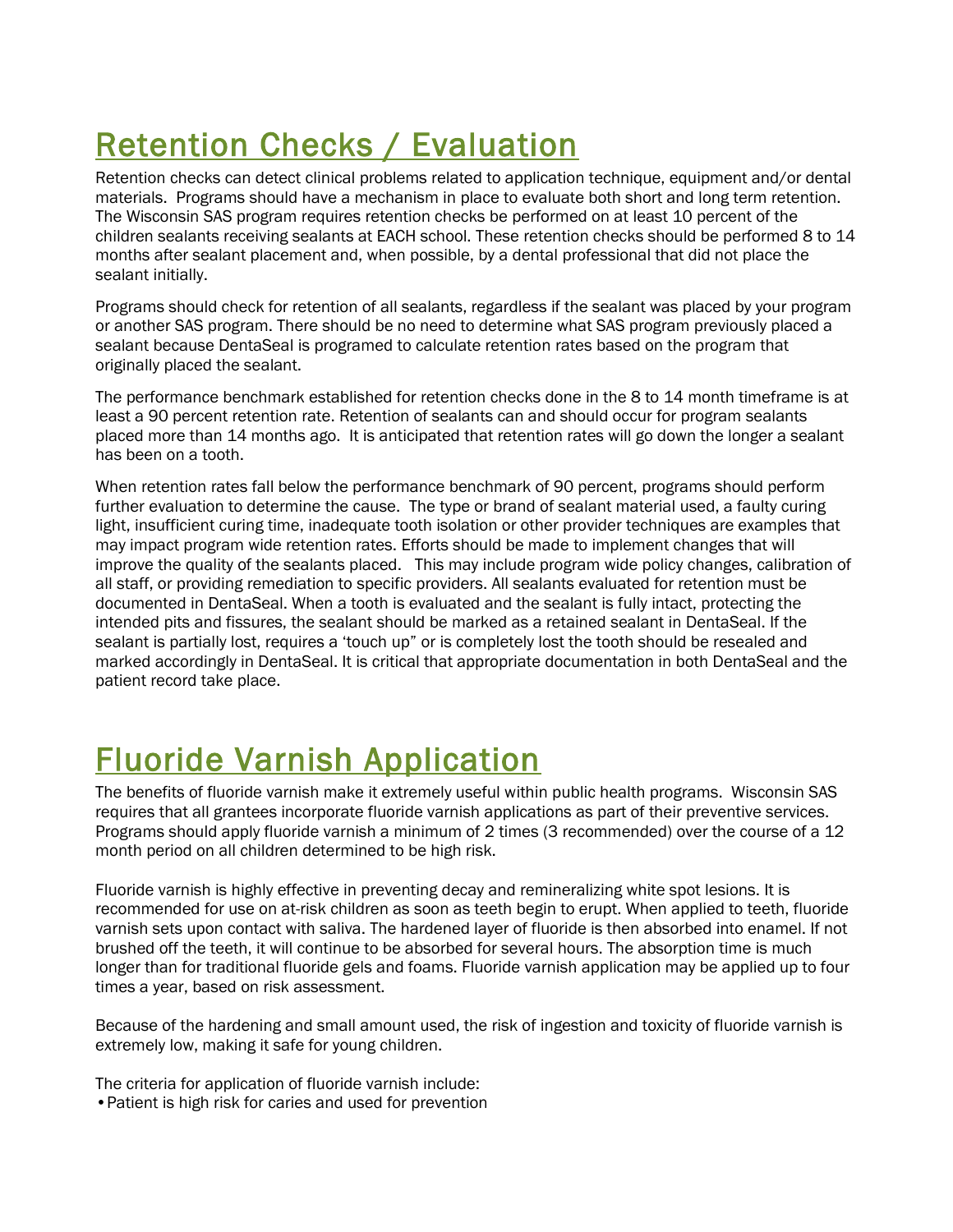Suspected tooth decay

- White spot lesions
- Visible plaque
- History of decay (fillings or crowns)
- Low socio-economic status

Fluoride varnish application must be provided according to the manufacturers guidelines. The basic application guidelines are:

- Clean the teeth. Teeth need to be "toothbrush clean" before fluoride varnish is applied.
- Dry the quadrant to be treated with gauze or air.
- Apply the varnish to all exposed surfaces of the teeth, including the chewing and interproximal surfaces.
- Repeat for all remaining quadrants.
- Provide patient instruction (to parent or patient):
	- $\circ$  Patient should not brush or floss their teeth for four to six hours following the application.
	- $\circ$  Patient should wait 2 hours after application before eating crunchy foods or drinking hot drinks.
	- $\circ$  Patient should be informed that the teeth may appear discolored until the varnish is brushed off.

# <span id="page-19-0"></span>Case Management

Grantees are expected to assist children and families in identifying a provider and securing any follow up needs identified during the screening. This task should not be left with the school nurse/staff to complete. Grantees that do not directly provide comprehensive care at the school should work with area dental clinics to secure a referral source for any child with early or urgent dental needs. This must go beyond a handout with clinics that accept Medical Assistance. Developing relationships with local dental providers is critical to the success of our program and helps to ensure children find necessary follow up care. Connecting with the community dental professionals can include making them aware of the services that will be provided in the local schools, developing an informal referral agreement, or developing a formal written agreement for referral. Grantees that require assistance developing a relationship with a local dental provider are highly encouraged to work with SAS administration and the Wisconsin Dental Association. Programs required to register under DE-10 must ensure compliance with requirements set forth by DSPS.

Wisconsin SAS requires that all children are provided with a follow up form on the date of service that includes the services provided, any clinical findings/recommendations and any additional clinical notes the parent or guardian should be aware of. The follow up form must include a phone number to contact the program directly, the provider who treated the child along with their Wisconsin license number and the mobile dentistry registration number (if applicable).

### <span id="page-19-1"></span>Annual meeting

All SAS grantees are expected to have in attendance at least one representatives at the annual Wisconsin SAS grantee kickoff meeting. It is recommended that programs consider sending at least one clinical and one administrative staff. This meeting will be held annually in late August or early September.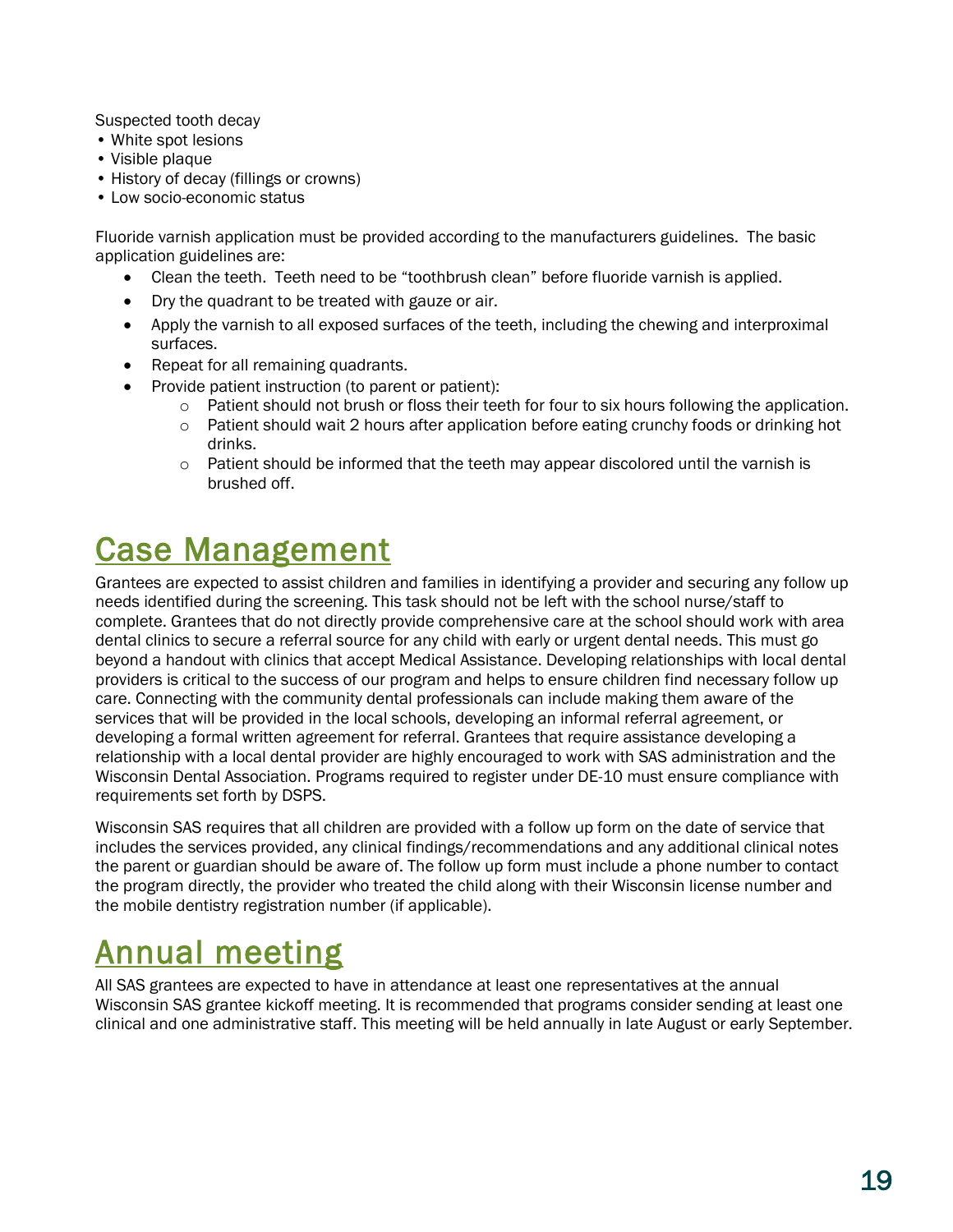# <span id="page-20-0"></span>Publicity and use of SAS Logo

The Wisconsin SAS program, Children's Health Alliance of Wisconsin and Wisconsin Department of Health Services regards publicity as an opportunity to collaborate with project partners. Please inform the Wisconsin SAS program of any media inquiries received. Assistance will be provided to ensure a response that meets the expectations of all partners.

It is anticipated that various media venues will host information about local school-based sealant program activities, either through general press announcements, proactive stories or media queries to community partners. Wisconsin SAS would like to have copies of these to add to your project file and share with potential funders, legislators and community partners.

Programs should not represent themselves as Wisconsin Seal-A-Smile (SAS). Programs are funded by Wisconsin SAS but do not represent the program as a whole. Please append the following statement to any project publicity: This project is funded [SELECT ONE – in part or wholly] by the Wisconsin Seal-A-Smile program, a collaborative program of Children's Health Alliance of Wisconsin, the Wisconsin Department of Health Services and Delta Dental of Wisconsin.

Grantees SHOULD ONLY use the Wisconsin SAS, Children's Health Alliance of Wisconsin's and Wisconsin Department of Health Services name and logos on additional paper work (i.e. information letter to parents, teachers, schools; consent forms and follow-up letters) upon approval of the Wisconsin SAS program. If you are using one of the two above mentioned logos on your paperwork, you must have this approved annually. Programs are encouraged to use the SAS name in program materials to ensure all program partners understand the link between your program and Wisconsin SAS.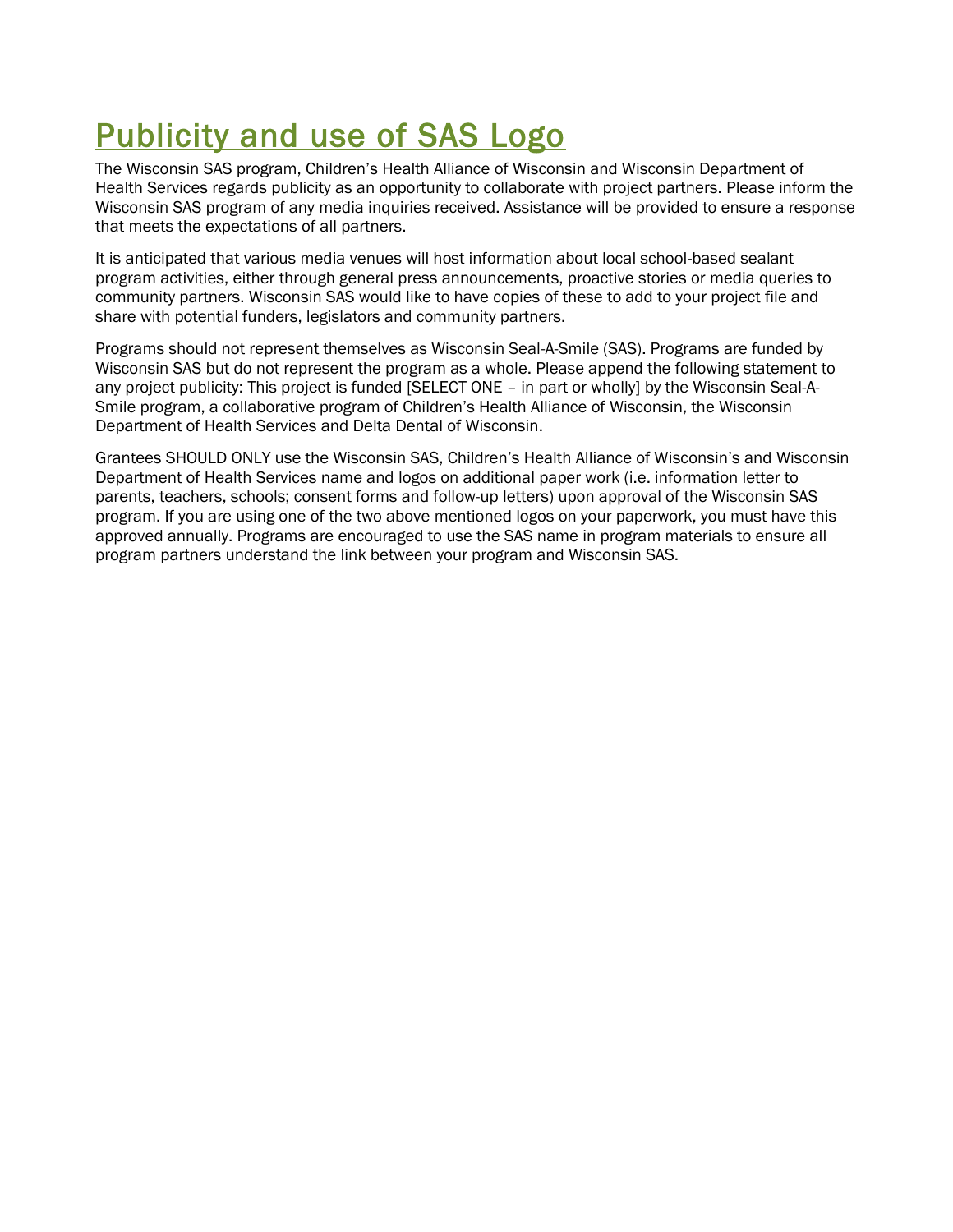# <span id="page-21-0"></span>Forms, Reporting & Recording

# <span id="page-21-1"></span>Consent forms

All children must have a signed consent form on file before any treatment (including fluoride varnish) can be completed by the program who has been granted consent. Consent forms cannot be transferred from one program to another. The following aspects must be included on all consent forms. A template consent form in multiple languages is available on the Wisconsin SAS website that can be modified for individual programs use. Programs are required by [Wisconsin Administrative Code Chapter DE-14](https://docs.legis.wisconsin.gov/code/admin_code/de/14) to obtain informed consent as outlined in the rule.

#### <span id="page-21-2"></span>**Online consent**

Grantees are encouraged to use the Wisconsin SAS online consent tool. This tool has been developed to ensure the appropriate level of security is needed in collecting and transferring patient information in accordance with HIPAA. Th[e link](https://sealasmile.wisconsin.gov/Consent/Home/About) to the online consent form can be shared with schools to promote on their school website, online newsletters or online learning platforms that are used by children and families. More information including a training video for grantees is available on the SAS website.

### <span id="page-21-3"></span>**Dental Home**

The following wording must be included on all SAS funded program consent forms. This information should be on the form that is signed by the parent/caregiver and not on other accompanying documentation.

*The treatment which your child will receive in this program is not meant to be an alternative to regular dental care. It is still strongly recommended that you seek out a dental home (family dentist) for routine dental care including any follow-up care which may be recommended after your child has completed this school-based oral health program.* 

*(Spanish) El tratamiento que su niño recibirá en este programa no es una alternativa al cuidado dental regular. Todavía es fuertemente recomendado que usted busque una oficina dental (dentista de familia) para el cuidado dental rutinario incluso alguno persiguen el cuidado que puede ser recomendado después de que su niño ha completado el programa de salud oral basado escolar.* 

A concise and simple consent form aids in increased program participation. Requesting information that is not pertinent to providing care in a school-based dental sealant program can discourage a parent/caregiver from filling out the form and returning it to school.

If your program does provide comprehensive care and acts as the child's dental home this wording can be removed from the consent form but should only be done so with prior approval from SAS administration.

### <span id="page-21-4"></span>**Special needs screening questions**

To accurately collect data on children and youth with special health care needs (CYSHCN), funded programs are required to incorporate CYSHCN screening questions into the health history form. The screening questions, developed by the Child and Adolescent Health Measurement Initiative, will assist in accurately and consistently identifying CYSHCN. The questions were specifically designed to reflect the broad Maternal and Child Health Bureau definition of children with special health care needs. Many of these questions can replace questions already included on the health history form. When incorporating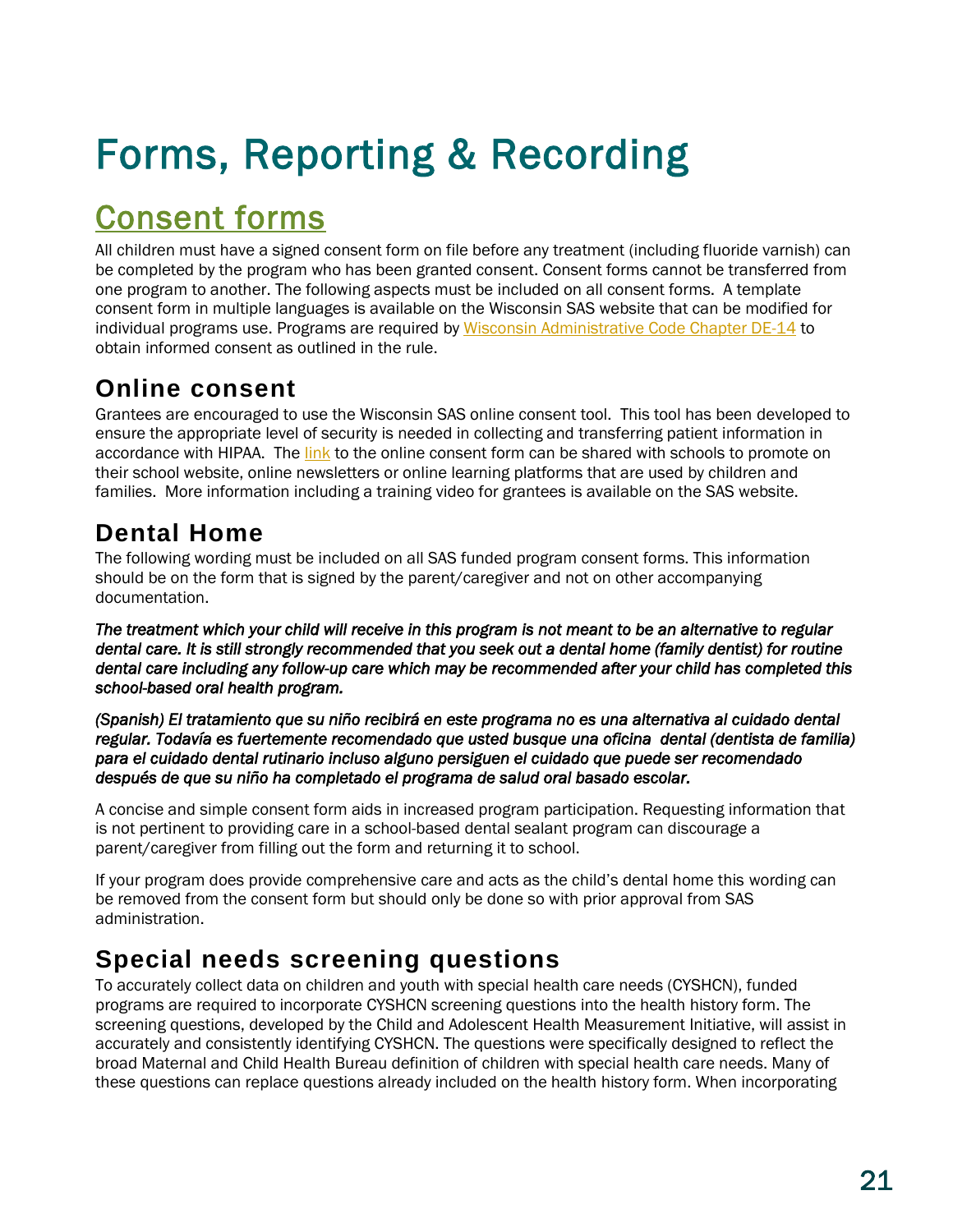these questions into an existing form, it is not necessary, or recommended, to point out that these questions are used to determine if a child has special needs.

Instructions: If the parent checks "YES" to any of the first 5 boxes and checks "YES" to the follow-up question related to the duration or expected duration, then indicate in SEALS data that this child has a special need. Please note that there must be a "YES" regarding duration in order to identify the child as having a special need.

The required questions to include in the health history for are as follows:

Does your child (check one):

• Use medicine prescribed by a doctor?  $\Box$  yes  $\Box$  no

If YES, list medications:

- Need or use more medical care than other children the same age?  $\Box$  yes  $\Box$  no
- Have trouble doing things most children the same age can do?  $\Box$  yes  $\Box$  no
- Need or get special therapy, such as physical therapy, occupational therapy or speech therapy?  $\Box$  yes  $\Box$  no
- Need counseling or treatment for behavior problems, emotional problems, or delays in walking, talking or activities other children the same age can do?  $\Box$  yes  $\Box$  no

#### If you checked any of the boxes above:

Has this problem lasted or is expected to last at least 12 months?  $\Box$  yes  $\Box$  no

#### <span id="page-22-0"></span>**Additional Health History/Consent form guidance**

Maximizing participation at each school is important. One effective way to increase the number of consent forms returned is to ensure the consent form is simple to complete. A form that asks numerous questions that are unnecessary for school-based sealant programs may deter parents from completing the form. The following are examples of questions that are NOT necessary to ask on a health history for a school-based dental sealant program:

- Does or has your child had any of the following: rheumatic fever, asthma, heart murmur, heart defect, etc. REASONING: In the past, this information was used to determine the need for administering premedication. Premedication should only be administered using the current ADA and American Heart Association recommendations which no longer include most preventive procedures.
- Insurance provider address, member ID number, policy number, etc. REASONING: When billing Medicaid, the only information about the child that is required is the child's name and date of birth. By asking for a policy number, this is an extra step that may discourage a parent from completing and/or returning the form. In addition, many programs find benefit in verifying the Medicaid status of all children who return a consent form, regardless of indicated insurance status.
- Does your child have access to: fluoridated community water, fluoride supplements, regular dental care, medical care, etc. REASONING: Gaining this additional information may be informative; however, it can again deter a parent from completing the form. In addition, knowing this information will not change the way in which you would provide services.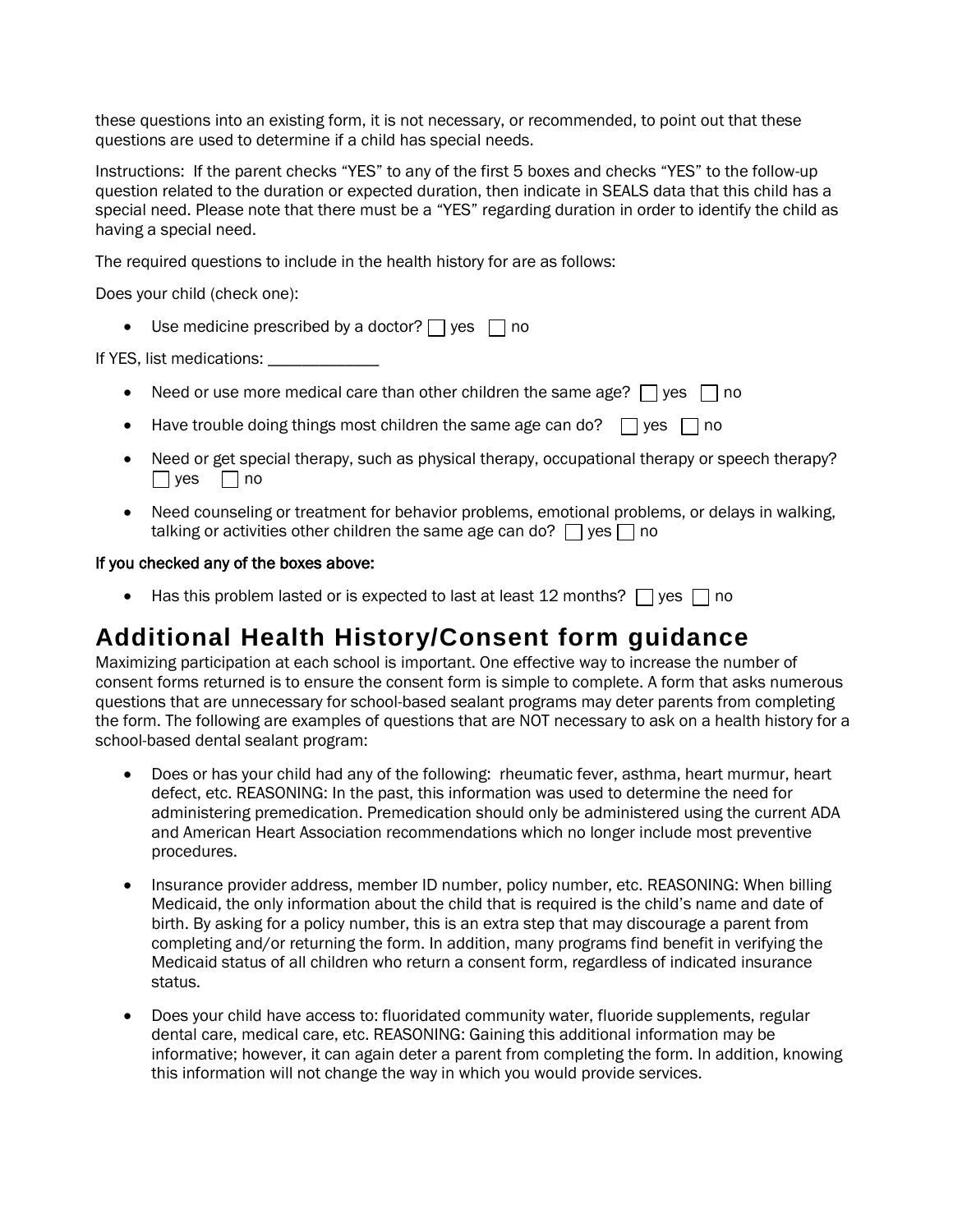#### The following are examples of questions that SHOULD be included on a health history:

- Is your child allergic to anything? (i.e. medications, food, latex, etc.) If so, what? \_\_\_\_\_\_\_ REASONING: You want to know about any potential allergies, however it is not necessary to provide a long list of possibly allergies.. Asking the general question provides opportunity to capture all allergies.
- Insurance type Choices should include the following: Medicaid/BadgerCare/Forward Health; Private Insurance (i.e. Delta, Cigna, Humana); no insurance. REASONING: This is data captured in DentaSeal and it is imperative that the data collected is complete and accurate. To accomplish this, all three options must be included on the consent form. This format will also assist with efforts to bill MA for eligible children.
- Consent: Programs must gain consent to provide treatment and to bill insurance for services provided. It is not necessary, or recommended, to have parents check off specific procedures they consent to and have them sign in multiple places. A recommended statement to be used at the bottom of a consent form is as follows:

<span id="page-23-0"></span>I give my child (or am the rightful legal guardian of this child) permission to participate in the schoolbased oral health program and receive any preventive treatments determined to be necessary limited to a dental exam/screening, fluoride treatments and application of sealants. In addition, I give permission to bill my insurance for any appropriate procedures (when applicable). This consent is good for XXX month(s)/year(s) from the date in which is signed. Programs may not gain consent that lasts longer than 24 months. I have the ability to un-enroll from this program at any time by providing written withdrawal of consent.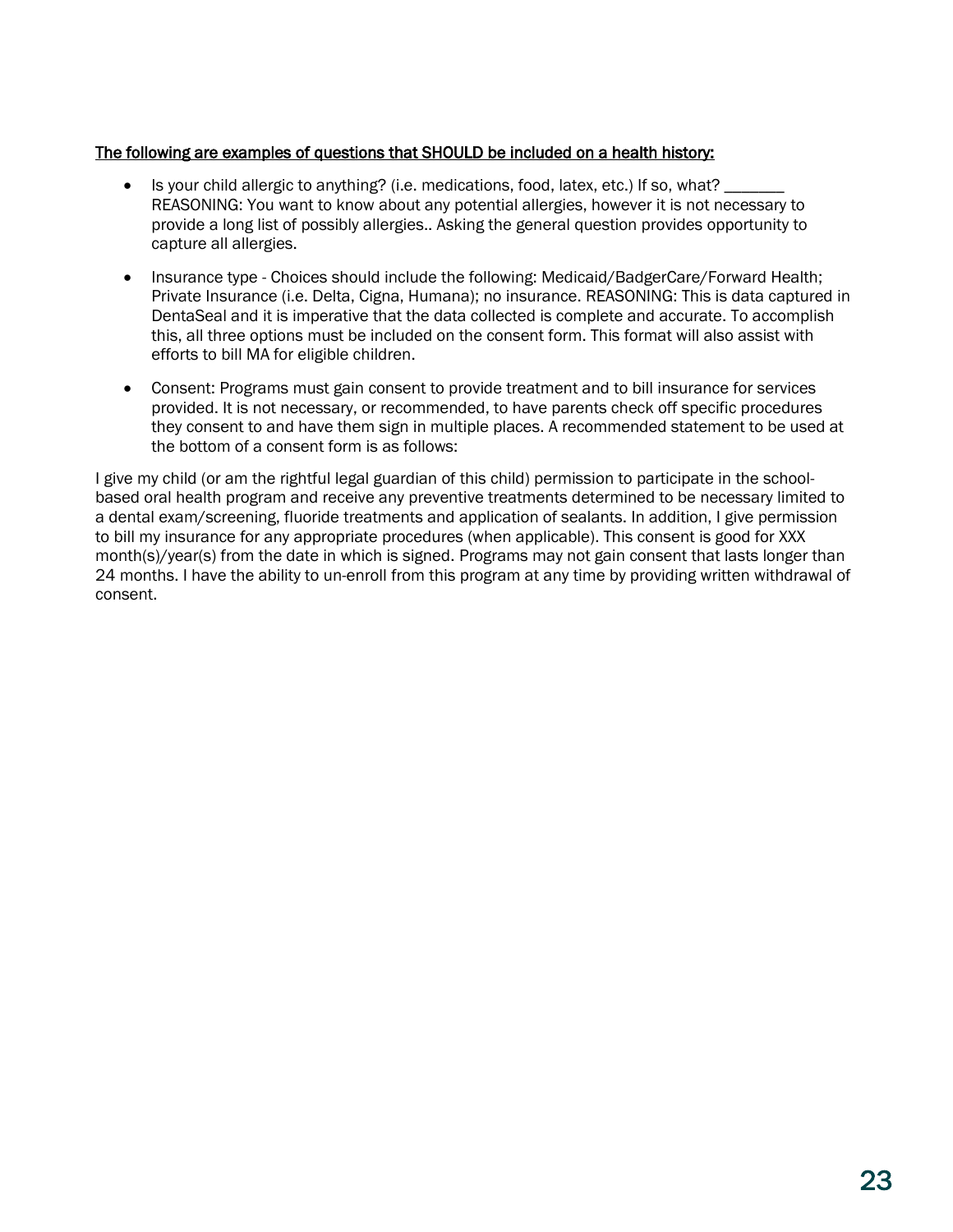# Medicaid Billing

Wisconsin SAS grantees are required to bill all third party payers, as allowable. Grantees must make all reasonable efforts to identify all children they serve who are Medicaid eligible and must collect reimbursement due to the program. Funds collected from billing third party payers must be used to support the school-based dental sealant program and not put towards other programs administered by the fiscal agent. A valid estimate of the Medicaid income is expected in the grant application and full reporting of Medicaid billing and collection is required in the year end program reporting. Grantees are expected to provide services to all children regardless of the insurance status. First party billing is not allowed. If a child is uninsured, the services must be provided at no cost to the family or child.

# <span id="page-24-0"></span>DentaSeal Data Reporting

The Wisconsin Seal-A-Smile program in collaboration with Delta Dental of Wisconsin and Marshfield Clinic Research Foundation have developed DentaSeal, an online dental sealant data collection tool. All SAS funded programs are required to enter data into DentaSeal on all children that the programs provides care to. This data collection system is meant to increase the ability for programs to enter real time data, preferably chair side while seeing patients.

Data must be entered not later than 10 days after the child has been seen by the program and program visits must be closed out by the program no more than 10 days after the completion of the visit. Programs should not wait to enter data until the end of the year as has been done in years past. All data must be complete for the current grant cycle no later than July 10. Programs are responsible for updating their annual program data prior to submitting their final invoice for payment.

Additional information on DentaSeal can be found on the **SAS website**, including a user guide and training materials.

# <span id="page-24-1"></span>Patient Records & Retention

DentaSeal is not meant to completely eliminate the need for a paper record. Programs should keep appropriate patient records and follow rules set forth by DSPS as outlined in [Wisconsin Administrative](https://docs.legis.wisconsin.gov/code/admin_code/de/8)  [Code Chapter DE-8.](https://docs.legis.wisconsin.gov/code/admin_code/de/8) Clinical notes and copies of patient consent forms and health histories should be maintained and retained according to DE-8. Appropriate steps should be taken to ensure programs are collecting electronic signatures from providers to meet the requirements set forth by Medicaid.

# <span id="page-24-2"></span>Expense reporting

Funds for each project are provided up receipt of an invoice and required accompanying documentation. Only the fiscal agent listed on the funding agreement and contract may directly invoice Children's Health Alliance of Wisconsin for reimbursement. Please refer to the budget and funding information section of the manual for an outline of allowable and non-allowable expenses along with other budget requirements.

### <span id="page-24-3"></span>**Invoice Submission (when applicable)**

Invoices must be submitted three times annually. The first invoice must be submitted no later than December 31 of the program year. A second invoice must be submitted no later than March 31 and a final invoice is due no later than June 15 or 10 days after the final day of services being provided. Programs who do not meet these invoicing dates may not be eligible for the participation incentive at the end of the year.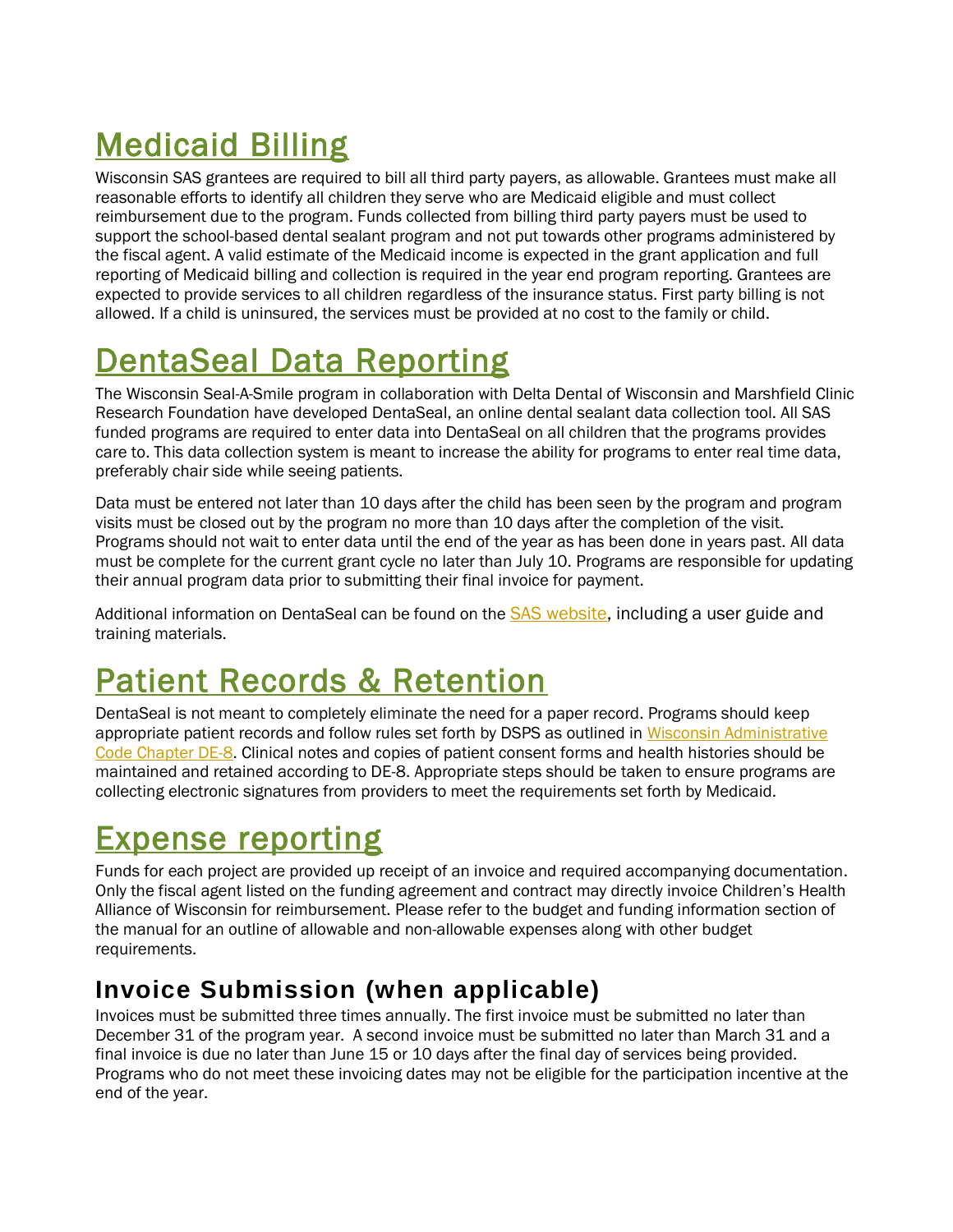The fiscal agent should use the SAS Invoice/Reimbursement Form to request reimbursement for incurred expenses. The form is located in the appendix of this manual, is provided in the funding agreement packet, or can be downloaded from the Children's Health Alliance of Wisconsin SAS webpage. The program fiscal agent should sign the Invoice/Reimbursement Form and submit to Children's Health Alliance of Wisconsin. All required invoices and appropriate receipts should be attached to the SAS Invoice/Reimbursement form. Requests can be submitted via fax, e-mail (preferred) or US mail.

#### <span id="page-25-0"></span>**Reimbursement**

Children's Health Alliance of Wisconsin reviews and approves all SAS Invoice/Reimbursement forms submitted. Upon approval, a check request is forwarded to Children's Hospital of Wisconsin accounts payable department. Children's Hospital of Wisconsin will request that a W9 form be filled out by the fiscal agent if they do not currently have one on file.

A payment will be mailed to the project fiscal agent within 30 days after the SAS Invoice/Reimbursement Form submission is approved by Children's Health Alliance of Wisconsin.

Reimbursement will be made to programs based on a formula that includes payments for children screened, children sealed, children receiving at least 2 varnish applications and participation based on the information contained in your programs award letter. Programs may only include services noted in the award letter for reimbursement. Invoices should include the number of children receiving services during the specified time frame and should be accompanied by a corresponding comprehensive report from DentaSeal as back up evidence.

Reimbursement for travel, accommodations and expenses will be covered by the SAS program for up to two attendees and the amount will be included in your award letter. Appropriate documentation will be required to be submitted for reimbursement and must align with the allowable and non-allowable costs to be reimbursed.

### <span id="page-25-1"></span>Other reporting and compliance requirements

<span id="page-25-2"></span>Programs are not required to submit mid-year reports to SAS administration. DentaSeal data will be reviewed throughout the year to determine progress towards meeting program goals. Programs who are not affiliated with a local public health department are required to share a county level comprehensive report with the local health department in any jurisdictions they are serving.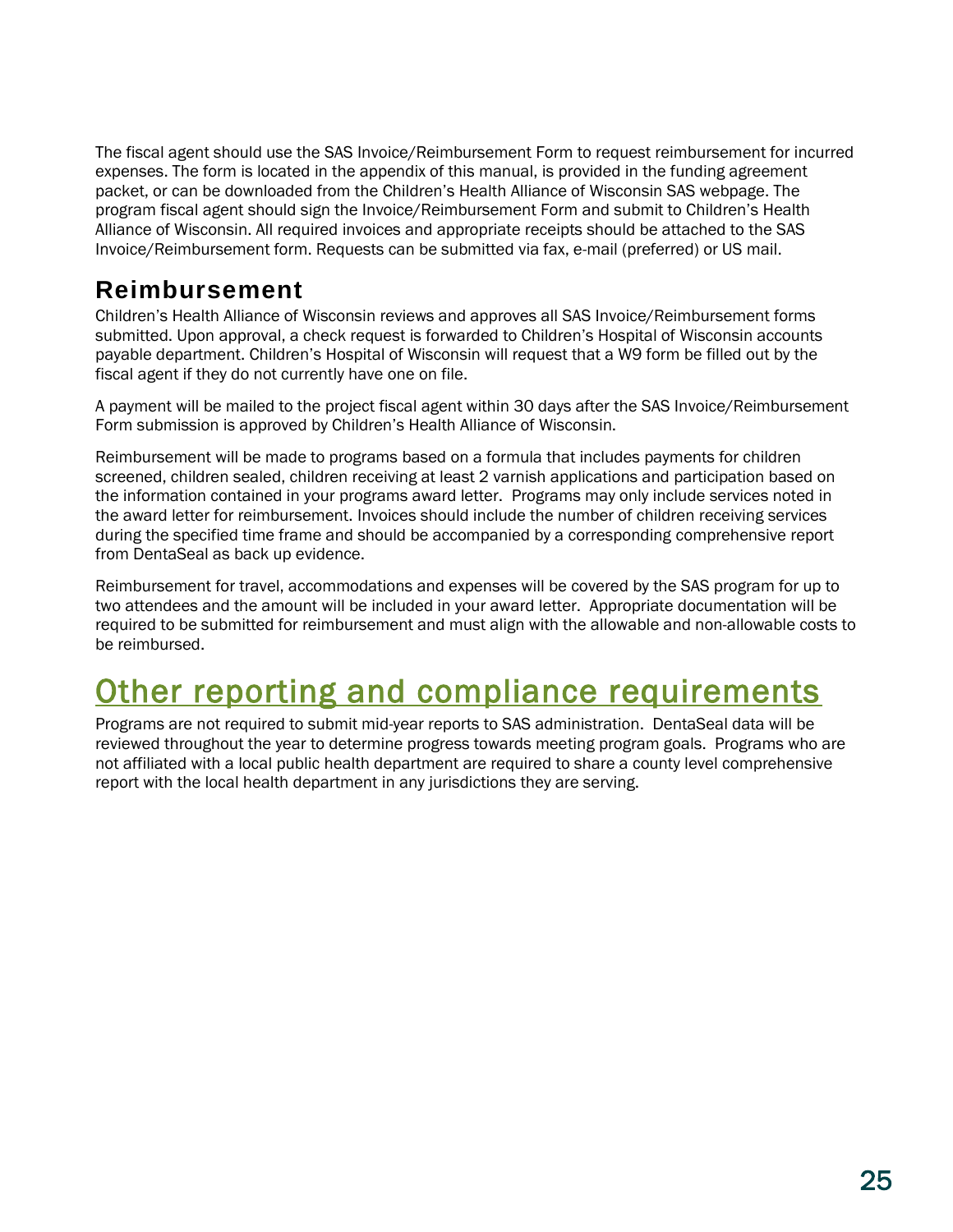# Budget and Funding Information

# <span id="page-26-0"></span>Request for proposals

Programs interested in being a part of Wisconsin SAS are required to submit a request for proposal (RFP) annually. The RFP is released annually in June. RFPs will be reviewed beginning in July and awards announced no later than August 1. Requests for funding may continue beyond this time should funds remain available. The fiscal agent for each funded program (grantee) will receive an award letter and a funding agreement packet.

The RFP project period is July 1 to June 30 of the following year. Programs should use information in this manual as a guide for program design and implementation. Specific RFP submission instructions are outlined in the announcement letter and Grant Guidance document, available on the Alliance SAS webpage.

#### <span id="page-26-1"></span>**Funding agreement packet instructions and checklist**

Each program is required to complete and submit the following items as a complete funding agreement packet. Programs will receive a funding agreement packet when their plan has been approved by the SAS review committee. The funding agreement packet will be sent electronically (preferred) and can be returned as scanned PDF's with signatures to **[mcrespin@chw.org](mailto:mcrespin@chw.org)** or mailed to Children's Health Alliance of Wisconsin. This may include the submission of a revised program budget. Upon execution of the contract by the Alliance you will received a copy of all documents electronically in return.

**1. Subaward agreement (11 pages)** – signature required. Review, sign and return ONE copy of the subaward agreement. Please note agreement to the subaward agreement now includes agreement to comply with all aspects of the SAS administration manual. It is the responsibility of the fiscal agent to ensure that all parties involved in the subaward understand and are willing to comply with this document. Please ensure that all names, addresses and dollar amounts are accurate. Only the fiscal agent listed on the funding contract can invoice the Alliance for reimbursement of grant funding. Electronic submission of this document is preferred. Please note this agreement cannot be modified for individual program needs. Reimbursement will not be processed until the agreement is in place.

2. Infection control comments and revisions (1 page) – signature required. Programs should review the comments and address an issues or deficiencies that were noted by SAS Administration. Comments may include suggestions for future proposal submission. The review committee also may have included some revisions/conditions of funding that must be addressed in the implementation of your program. Please review these requirements and attest that you both understand and agree to make the necessary revisions to your program prior to implementation.

### <span id="page-26-2"></span>**Expenses**

### <span id="page-26-3"></span>**Funding formula**

Wisconsin Seal-A-Smile will provide funding to programs based on outcomes and services provided throughout the year. Based on program budgets programs will be reimbursed for children screened, children sealed, children receiving 2 varnish applications in the past 12 months and participation rates.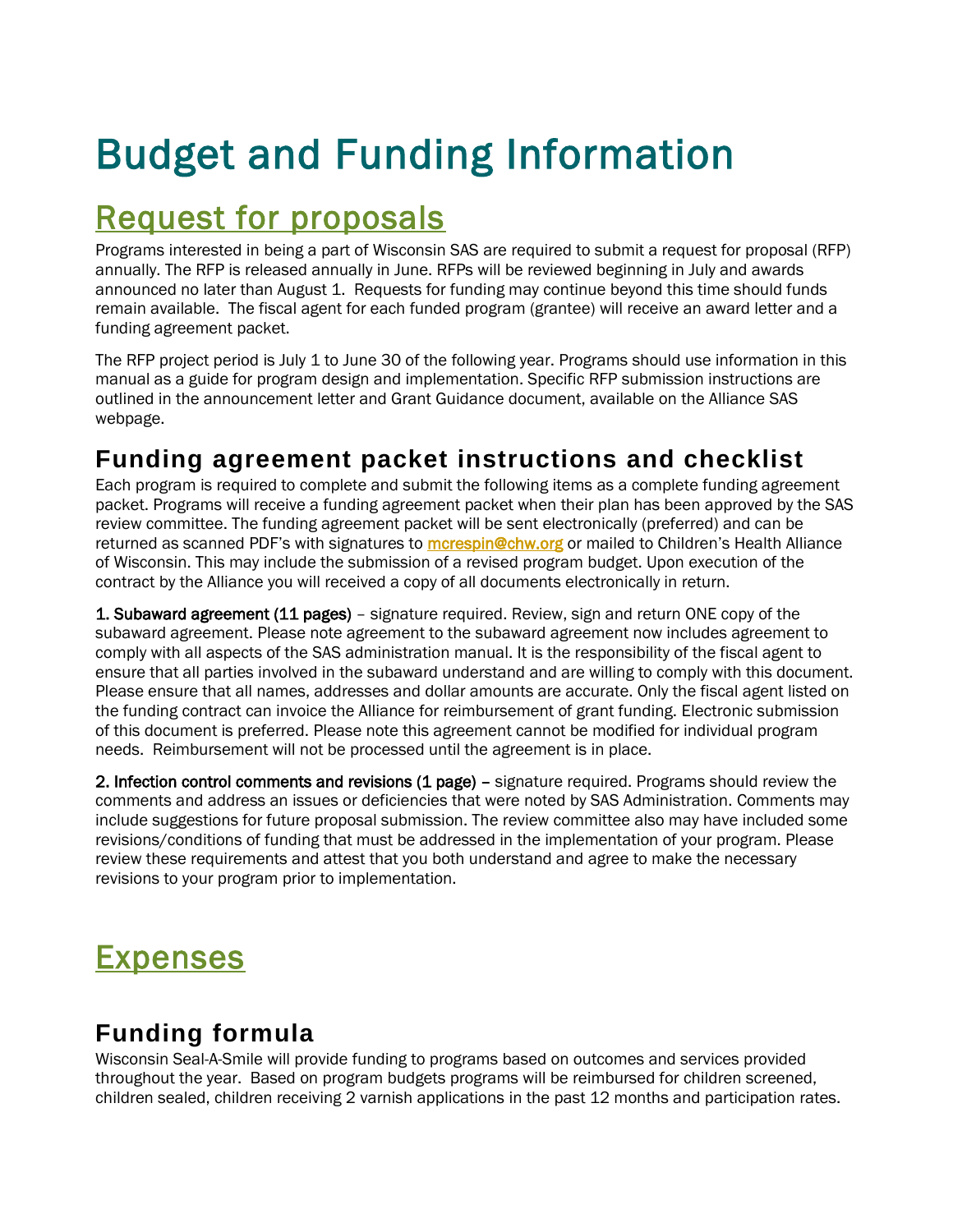This will be outlined in each programs award letter. SAS funding can only be used to support SAS programming. This funding will be referred to as outcomes based payments and these funds can be used for direct or indirect expenses the program incurs.

#### <span id="page-27-0"></span>**Unallowable expenses**

Budgets may NOT include funding for the following unallowable expenses (this list is not all inclusive) unless specifically approved by SAS administration:

- Indirect costs, such as ongoing operating expenses of an organization's routine functions and principal programs.
- Facility alterations or renovation costs (tangible real property).
- Salary of staff funded through other means (i.e. Health department staff).
- Salary of a dentist
- Debt reduction
- **Entertainment or alcoholic beverages**
- Lobbying
- Legal services
- Projects conducted outside of the state of Wisconsin
- Endowment funds
- Computer hardware/software or programming support
- Volunteer incentives (i.e. food, gifts, shirts)
- Incentives for student participation/consent (i.e. stickers, toothbrush timers)
- Explorers
- DIAGNOdent or other similar caries detection devices
- Eye magnification systems
- Grant writing or proposal preparation including mailing costs
- Supplanting or other funding resources
- Programming at schools with FRMP rates below 35.0 percent
- Supplies, equipment and labor to provide additional services not required of a school-based dental sealant program such as prophylaxis, radiographs, and restorations.

This is not an exhaustive list and all proposed funding requests should be approved by SAS administration.

### <span id="page-27-1"></span>**Cost determination**

The decision of whether a cost is direct (allowable) or indirect (unallowable) is based on the ability to specifically identify the cost with the project, rather than on the nature of the goods and services. Failure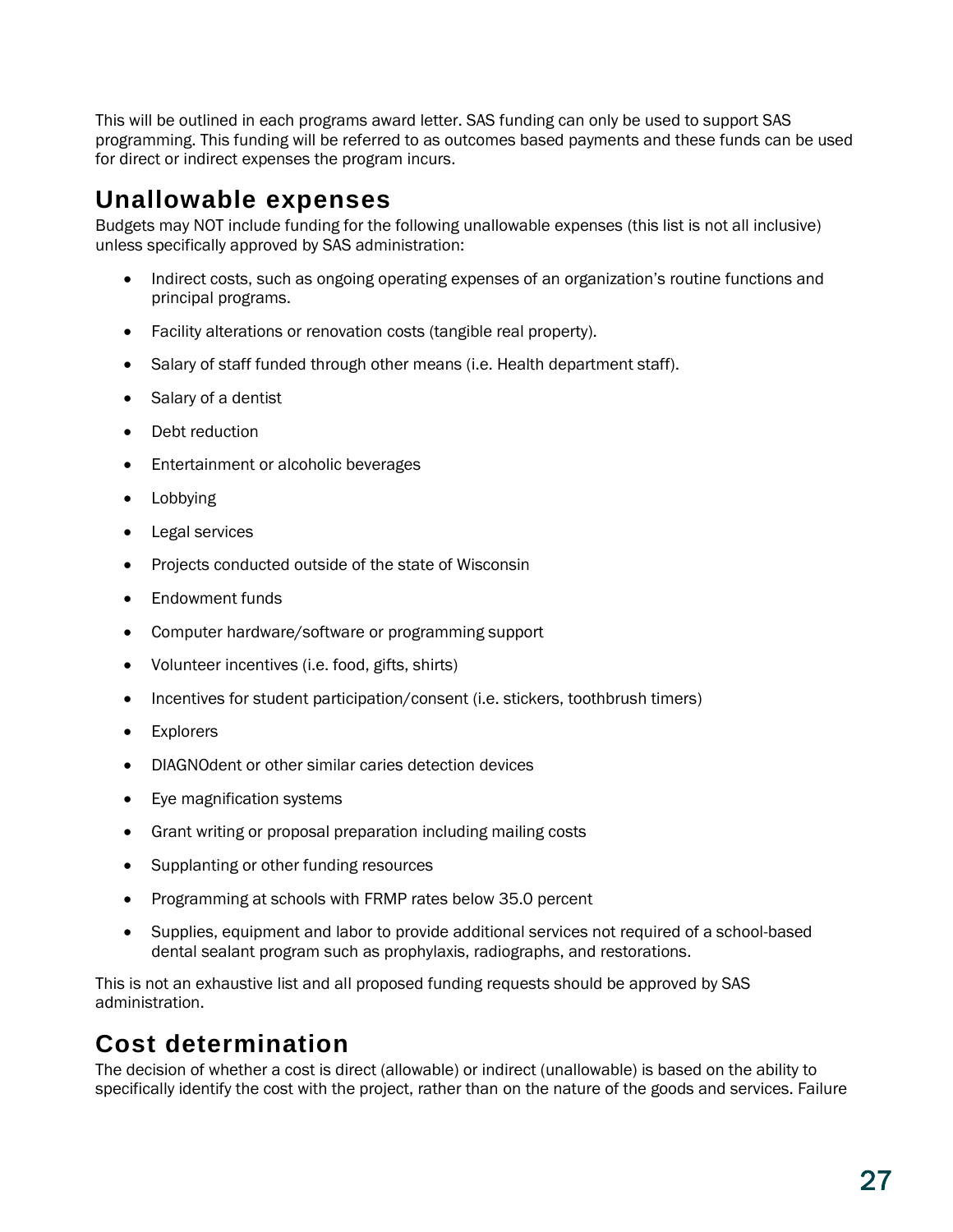to mention a specific cost category does not imply it is either allowable or unallowable. All allowable expenses must be specifically approved by the SAS review committee.

The chart that follows is to be used as a guide when determining if a cost is normally direct or indirect.

| <b>COST</b>            | <b>DESCRIPTION</b>                                                                                                                         | Allowable/Unallowable                                                                                                               |
|------------------------|--------------------------------------------------------------------------------------------------------------------------------------------|-------------------------------------------------------------------------------------------------------------------------------------|
| Advertising            | Advertising for personnel<br>recruitment.                                                                                                  | Allowable - if specifically<br>related to the project, such as<br>recruitment of dedicated<br>personnel. Otherwise,<br>unallowable. |
| Equipment              | Tangible personal property with<br>a useful life of more than one<br>year.                                                                 | Allowable - special purpose<br>equipment is allowable with<br>approval by the Wisconsin SAS<br>program.                             |
|                        | Special purpose equipment is<br>scientific equipment used only<br>for technical activities.                                                | Unallowable - general purpose<br>equipment is not an allowable<br>cost. Equipment used to<br>provide additional services            |
|                        | General purpose equipment<br>includes computers, office<br>equipment, and furnishings,<br>which are not limited to<br>technical use.       | beyond those needed for a<br>school-based dental sealant<br>program.                                                                |
| Insurance              | Insurance coverage for normal<br>business purposes, whether<br>provided by an external<br>company or through a self-<br>insurance program. | Allowable - if incurred as an<br>incremental cost specifically for<br>the program (i.e. pro-rated<br>malpractice insurance).        |
| Maintenance and repair | Costs to keep property in<br>efficient operating condition.<br>Not including costs that<br>increase property value.                        | Unallowable                                                                                                                         |
| Memberships and dues   | Memberships and dues to<br>belong to a professional or<br>technical organization.                                                          | Unallowable                                                                                                                         |
| Office supplies        | Office supplies are those items<br>usually maintained for general                                                                          | Allowable -office supplies<br>purchased for specific project                                                                        |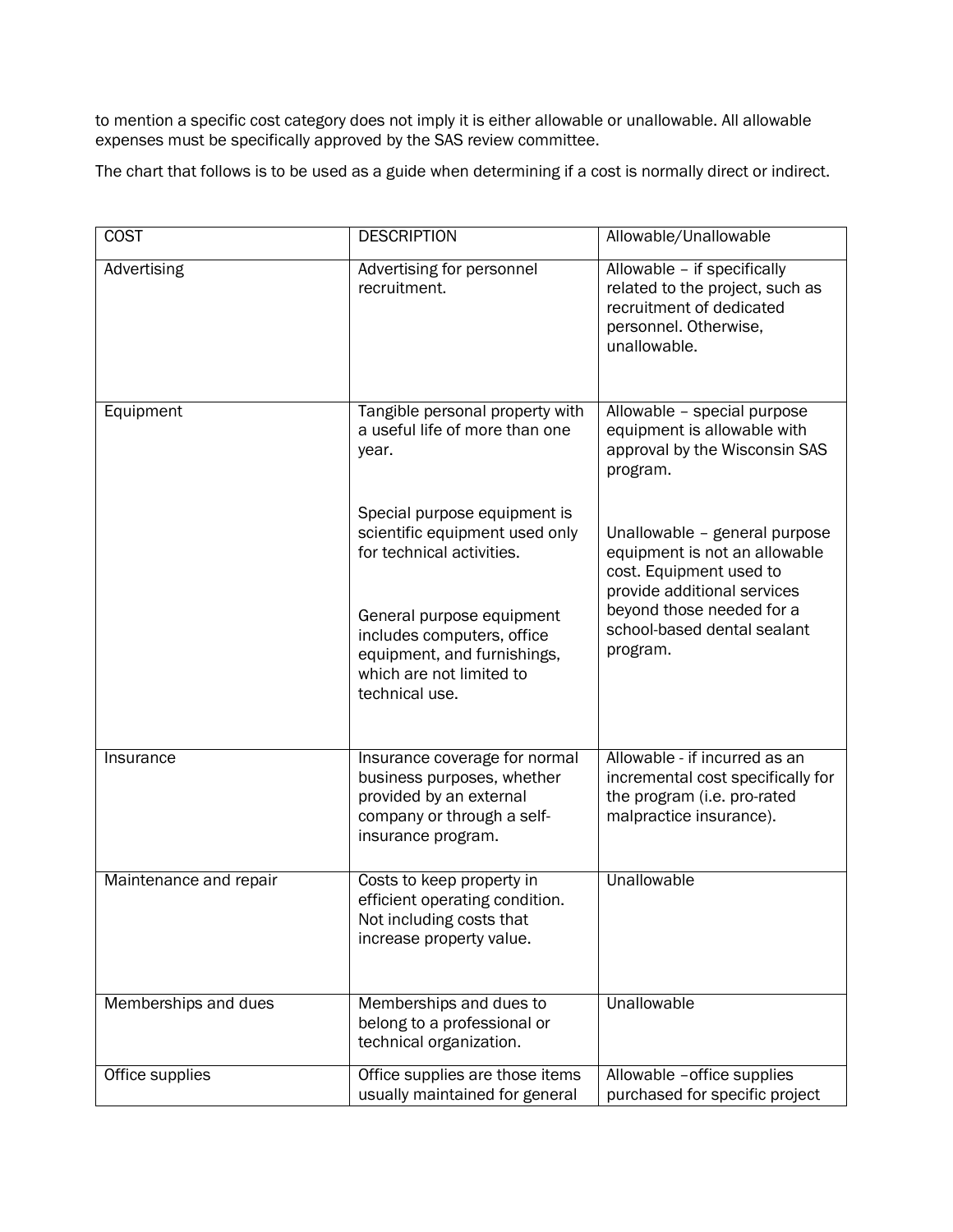|                                                                                              | use by all staff. Such items<br>would include pens, pencils,<br>writing paper, file folders,<br>letterhead, envelopes, staples,<br>staplers and rulers. Office<br>supplies generally support<br>multiple activities of project<br>personnel. | use. Direct cost treatment must<br>be specifically requested and<br>justified in the proposal.<br>Otherwise, unallowable.                                                                                                                                                 |
|----------------------------------------------------------------------------------------------|----------------------------------------------------------------------------------------------------------------------------------------------------------------------------------------------------------------------------------------------|---------------------------------------------------------------------------------------------------------------------------------------------------------------------------------------------------------------------------------------------------------------------------|
| Photocopy                                                                                    | Photocopying of documents.                                                                                                                                                                                                                   | Allowable - photocopying of<br>required SAS forms such as<br>consent forms, parent letters,<br>etc. Direct cost treatment must<br>be specifically requested.                                                                                                              |
|                                                                                              |                                                                                                                                                                                                                                              | Unallowable - routine<br>photocopying of a general<br>business nature (employee<br>timesheets, professional<br>materials, general research<br>articles, grant application<br>materials).                                                                                  |
| Postage                                                                                      | Routine postage costs.                                                                                                                                                                                                                       | Allowable - postage costs for<br>mailing SAS paperwork<br>between schools and grantee.<br>Direct cost must be specifically<br>requested.                                                                                                                                  |
|                                                                                              |                                                                                                                                                                                                                                              | Unallowable - routine postage<br>costs, including general agency<br>correspondence.                                                                                                                                                                                       |
| Rent                                                                                         | Cost to lease building space or<br>equipment.                                                                                                                                                                                                | Unallowable.                                                                                                                                                                                                                                                              |
| Salaries and fringe benefits (not<br>to exceed 30%)- Technical and<br>programmatic personnel | Personnel performing clinical<br>services or other technical work<br>related to a project.                                                                                                                                                   | Allowable- work performed<br>must specifically relate to the<br>SAS project. The direct cost<br>charge must be based on the<br>percentage of effort devoted by<br>the employee. Some limits<br>apply.<br>Unallowable-grant writing,<br>salary of dentist, technical staff |
|                                                                                              |                                                                                                                                                                                                                                              | performing clerical duties such<br>as data entry and MA billing.                                                                                                                                                                                                          |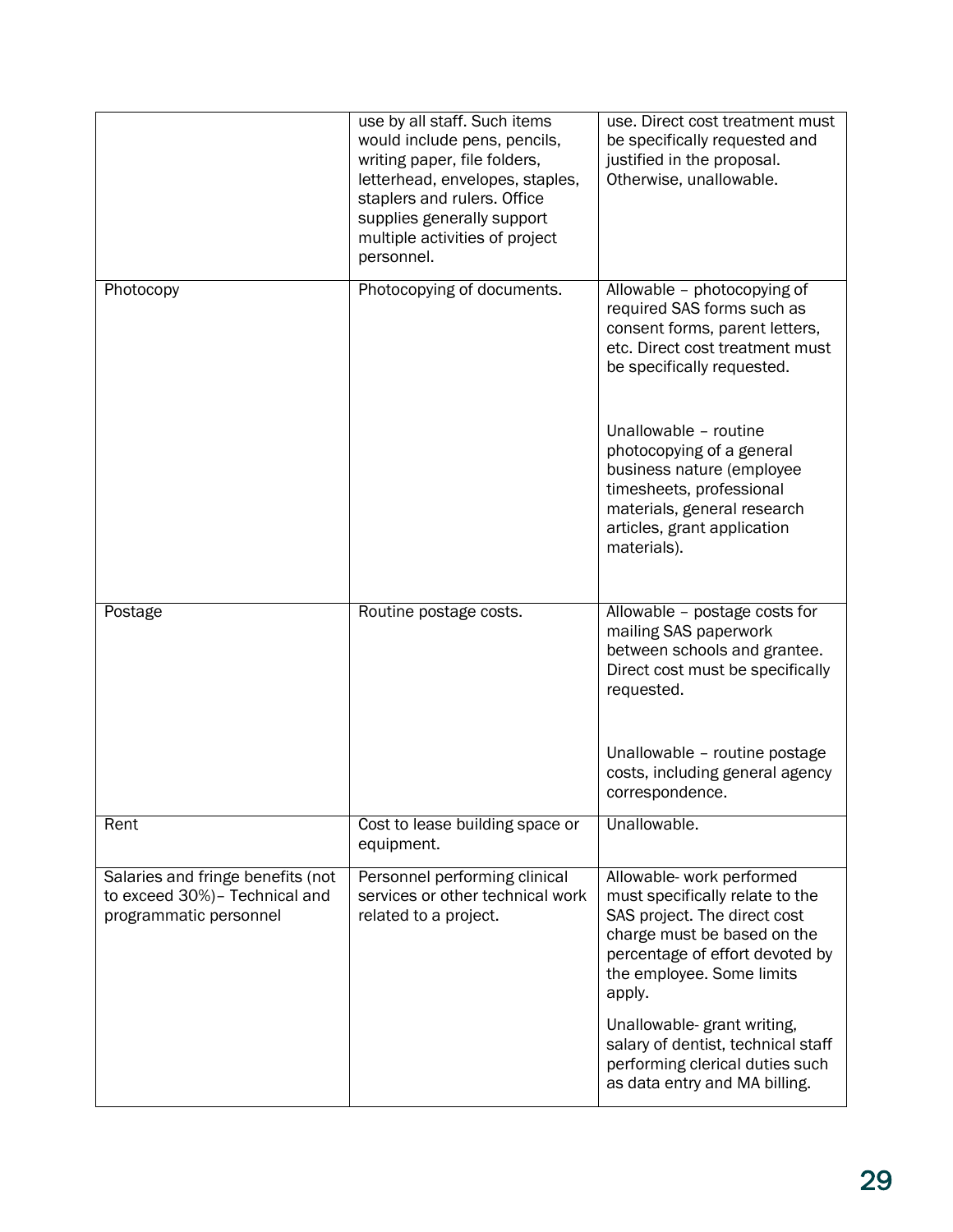| Salaries and fringe benefits -<br>Administrative and clerical<br>personnel | Administration including<br>professional and clerical staff<br>and central administration staff<br>serving the entire organization.                                                                                                                          | Allowable - administrative and<br>clerical cost incurred for a<br>technical purpose only. Some<br>limits apply.<br>Unallowable - routine,<br>administrative support (i.e.<br>work of executive director,<br>health officer, clerical or billing<br>staff)             |
|----------------------------------------------------------------------------|--------------------------------------------------------------------------------------------------------------------------------------------------------------------------------------------------------------------------------------------------------------|-----------------------------------------------------------------------------------------------------------------------------------------------------------------------------------------------------------------------------------------------------------------------|
| Supplies and materials -<br>Technical                                      | Purchased materials and<br>supplies necessary to provide<br>school-based dental sealant<br>program. The cost to the project<br>should be net of credits,<br>discounts, rebates, and<br>donations. Freight costs are<br>part of supply and material<br>costs. | Allowable-<br>supplies for<br>specific project use. Must be<br>specifically requested and<br>justified in the RFP.<br>Unallowable - supplies for<br>providing care above what is<br>necessary for a school-based<br>dental sealant program (i.e.<br>prophy supplies). |
| Telephone, fax lines, and cell<br>phone                                    | Equipment and service costs<br>for telephone, fax service and<br>cell phone.                                                                                                                                                                                 | Allowable - long distance<br>telephone charges, if the<br>specific charge can be<br>specifically identified with the<br>project.<br>Unallowable - Local telephone,<br>fax and cell phone service<br>charges.                                                          |
| Travel                                                                     | Transportation, lodging, and<br>related costs for official<br>business and approved by SAS<br>administration.                                                                                                                                                | Allowable if specifically<br>approved in the budget. Special<br>restrictions exist for travel.                                                                                                                                                                        |

# <span id="page-30-0"></span>**Supplanting**

Projects may not supplant funds. The concern with supplanting focuses on replacing existing funds with SAS funds. All funding sources should be disclosed in the project budget; the project budget should reflect the total project budget for only the SAS portion of the project. It is the responsibility of the individual program to report, in writing, to Children's Health Alliance of Wisconsin any additional funding received after the award notification has been received. An example of supplanting would be applying for funds to offset the salary for someone that is already employed by your organization and the salary is covered by another source. (i.e. director/project manager/executive director, billing or clerical staff). Acceptance of the subaward is acknowledgement that no funds will be used for supplanting.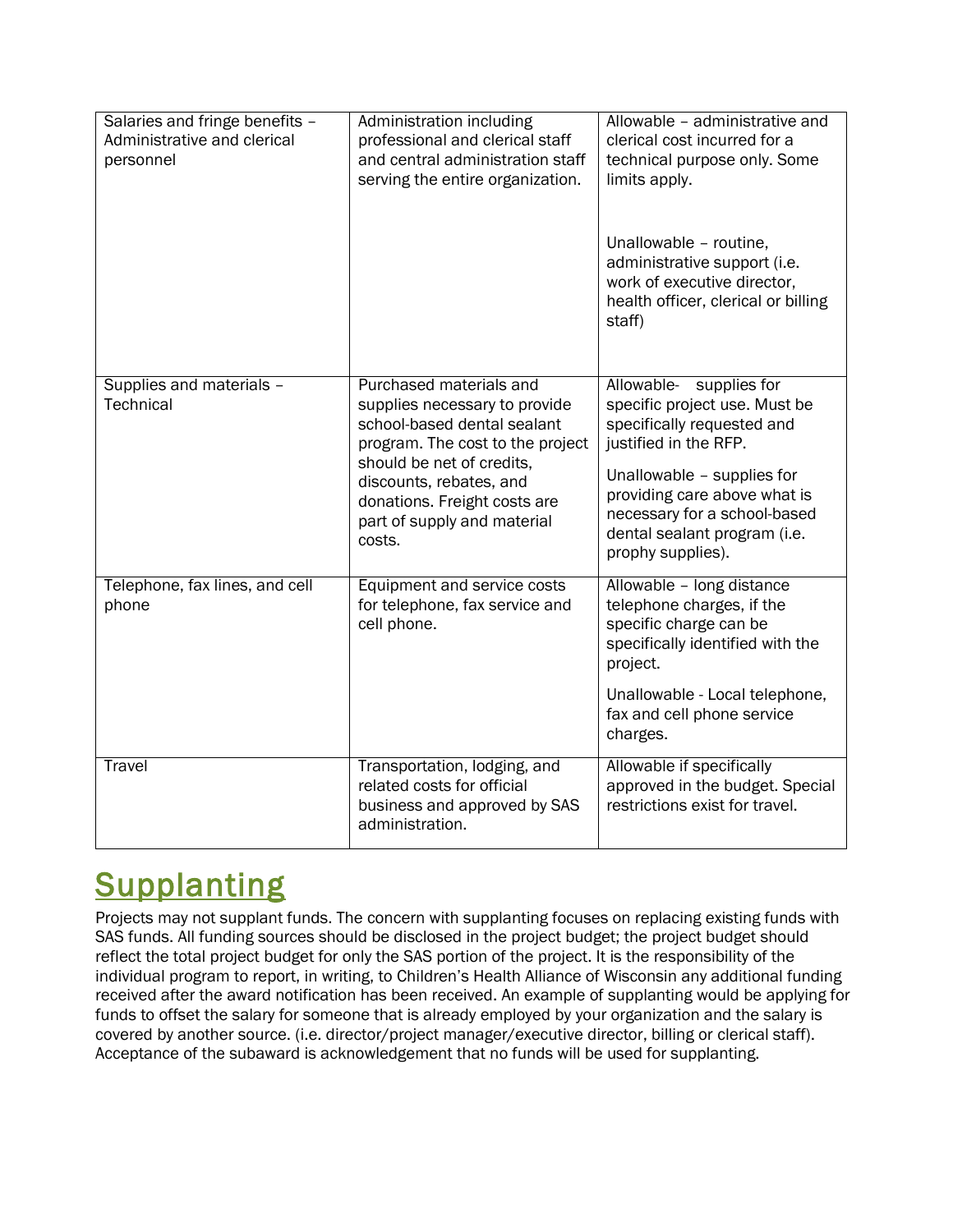# <span id="page-31-0"></span>Project Changes and Approvals

The terms of the funding agreement may only be modified or amended by a written addendum signed by the authorized representative of the fiscal agent, as listed in the executed funding agreement, and Wisconsin SAS program. All project changes need to be approved, in writing, by the Wisconsin SAS program in advance of any changes being made. To submit a change to your project you will need to submit, in writing, an updated work plan, budget and justification.

### <span id="page-31-1"></span>**Scope of work**

All changes to your project proposal are subject to review and approval by the Wisconsin SAS program on a case-by-case basis. It is expected SAS funded programs will achieve their objectives as stated in the approved proposal. Due to the dynamic and evolving nature of projects, Wisconsin SAS understands that minor adaptations to project objectives and activities might occur. Grantees must report any changes to the proposed schools to be served. It is expected that once grantees distribute consent forms at schools, they will serve all children who have returned a form, regardless of the return rate at the school.

### <span id="page-31-2"></span>**Equipment**

Any equipment purchased using Wisconsin SAS funding is expected to be maintained by the individual grantee. If cessation of operation occurs, all equipment purchased with SAS funding will be relinquished back to Children's Health Alliance of Wisconsin within 30 days of program suspending operation or turned over with SAS Administration approval to another SAS program. Under no circumstance can any equipment purchased with SAS funding be sold to a third party.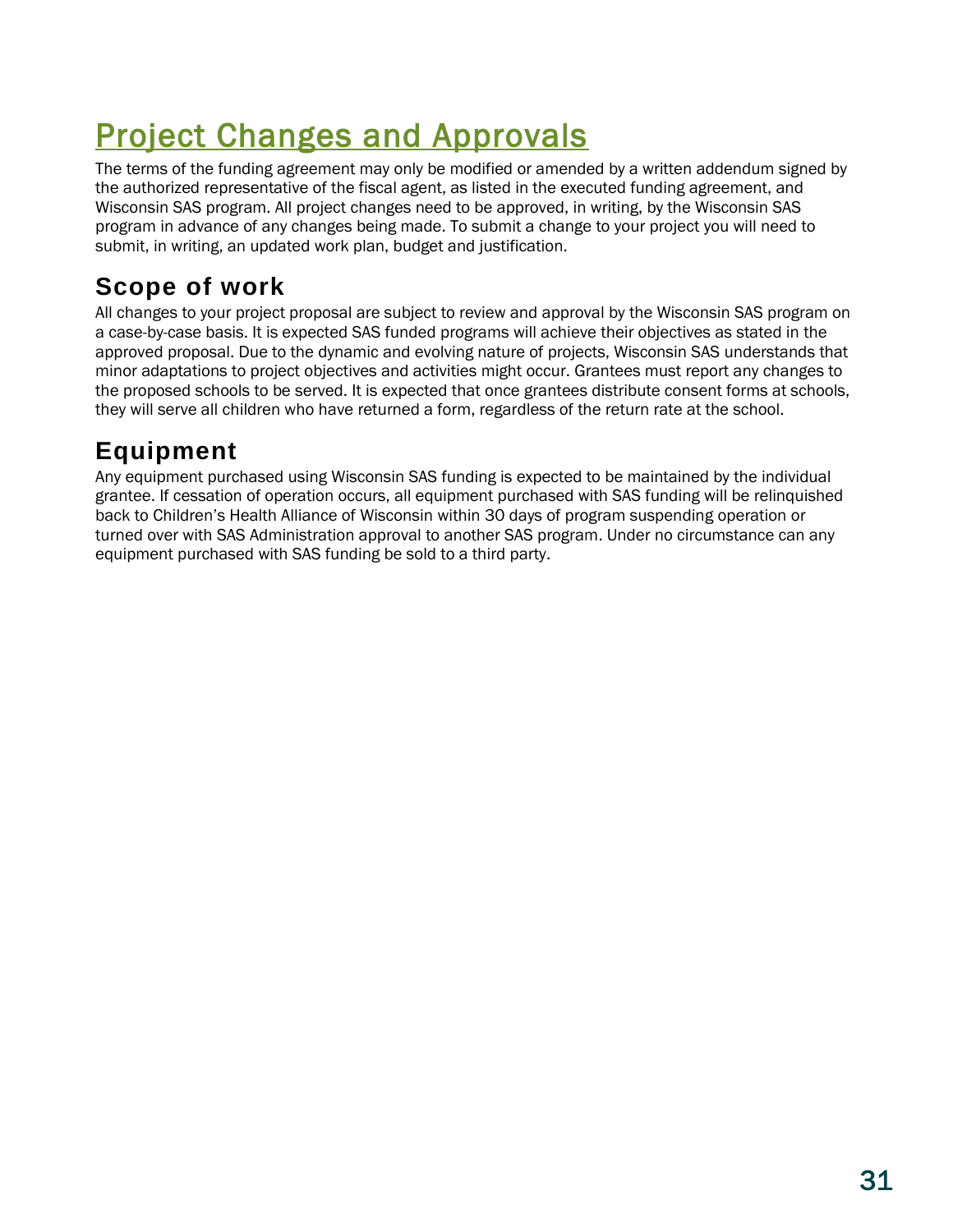# <span id="page-32-0"></span>Appendices

### <span id="page-32-1"></span>Appendix 1: Infection Control: Management and Follow-Up of Occupational Exposure

SBSPs must have an exposure-control plan that delineates program specific post-exposure policies and procedures to follow in case of occupational exposure to blood and other potentially infectious materials. Staff must receive training about these policies and procedures. OSHA has available a sample exposure control plan available at [https://www.osha.gov/Publications/osha3186.pdf.](https://www.osha.gov/Publications/osha3186.pdf)

Programs should have access to up-to-date contact information for parents or guardians so that they can quickly obtain informed consent to test a child in case of an occupational exposure. If there is a blood exposure, the exposed person (or the health professional involved, if the exposed person is a patient) should immediately report the exposure to the agency infection-control coordinator. The infection-control coordinator should initiate a referral to appropriate healthcare personnel to provide post-exposure care, counseling, and follow-up and should complete necessary reports about the exposure.

If occupational exposure to a communicable disease occurs, the health professional affected should report the incident to his or her employer. The employer should immediately initiate post-exposure procedures, as appropriate, and should keep a detailed exposure report in the exposed employee's confidential medical record.

Because multiple factors contribute to the risk of infection after an occupational exposure to blood, the following information should be included in the exposure report, recorded in the exposed person's confidential medical record and provided to the qualified healthcare professional:

- Date and time of exposure;
- Where, when and how the exposure occurred;
- Identification of the source individual (unless infeasible or prohibited by law);
- Details of the exposure, including its severity and the depth of the wound;
- Details regarding whether the source material was known to contain HIV or other bloodborne pathogens, and, if the source was infected with HIV, the stage of disease, history of antiretroviral therapy, and viral load, if known;

• Details regarding the exposed person (e.g., Hepatitis B vaccination and vaccine response status);

- Details regarding counseling, post-exposure management, and follow-up; and
- Other pertinent information

The confidential medical evaluation must document the circumstances of exposure, identifying and testing the source individual if feasible, testing the exposed employee's blood (with consent), postexposure prophylaxis, counseling and evaluation of reported illness. Health care professionals must be provided information to facilitate their evaluation.

The employer will be given a copy of the evaluating health care professional's written opinion. Findings and diagnoses, other than hepatitis B status, shall be kept confidential and not included in the written report. OSHA requires that employers ensure that employee medical records are kept confidential and not disclosed without the employee's written consent.

Adapted from CDC.gov. Updated U.S. Public Health Service Guidelines for the Management of Occupational Exposures to HBV, HCV, and HIV and Recommendations for Post-exposure Prophylaxis. MMWR June 29, 2001 / 50 (No. RR11).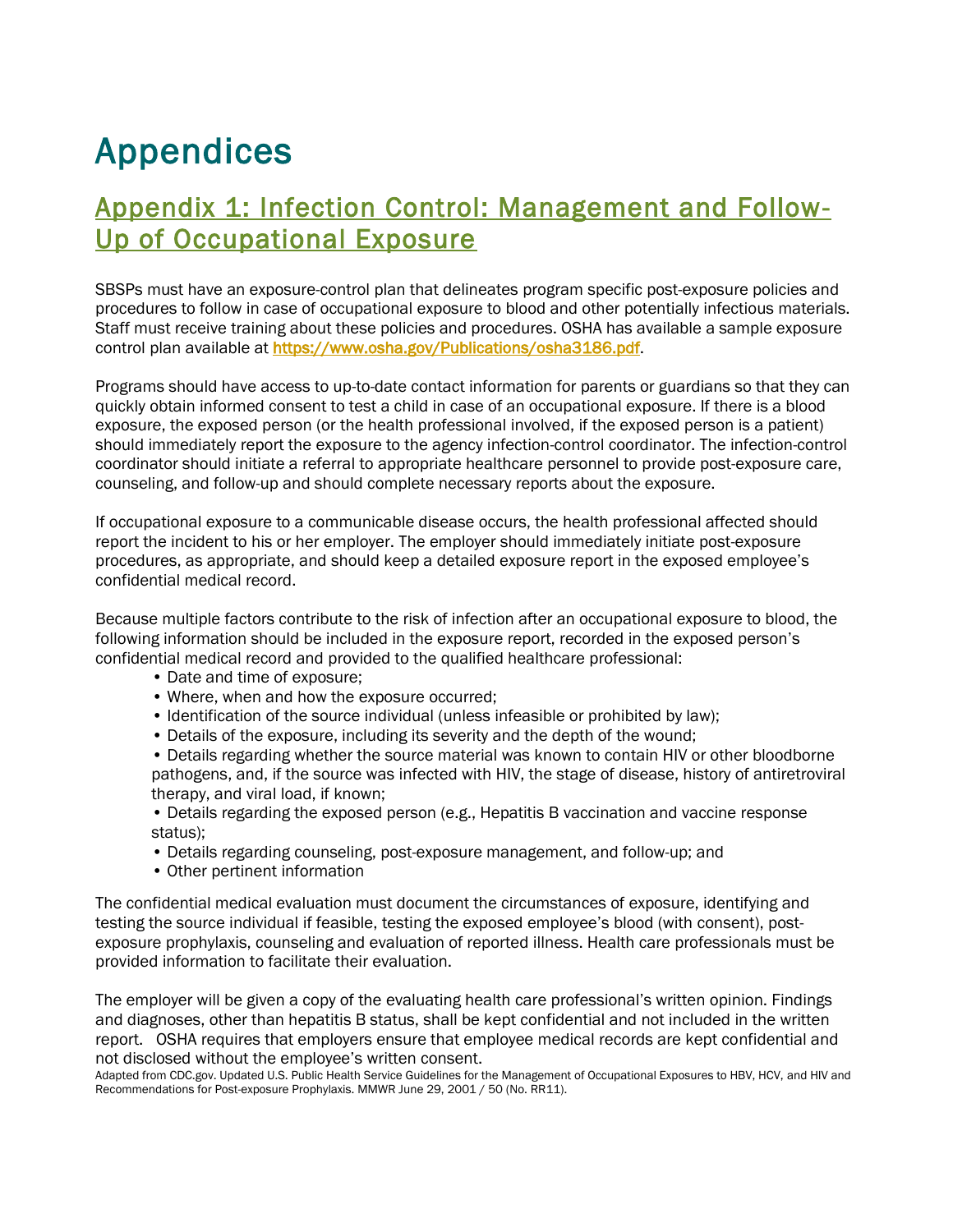### <span id="page-33-0"></span>Appendix 2: Infection Control Practices for School-Based Dental Sealant Programs

| <b>Principles of Infection Control</b>                               | SEALANT APPLICATION and ASSESSMENT to                                                                                    |
|----------------------------------------------------------------------|--------------------------------------------------------------------------------------------------------------------------|
|                                                                      | SELECT TEETH FOR SEALANTS                                                                                                |
|                                                                      | Level II CONTACT is anticipated (with patient's<br>mucous membranes and saliva; not with blood or<br>saliva with blood). |
| 1. Take action to stay healthy<br><i>Immunizations</i>               |                                                                                                                          |
| <b>Hepatitis B</b><br>$\bullet$                                      | Yes <sup>1</sup>                                                                                                         |
| Vaccine preventable<br>$\bullet$                                     | Yes, if not immune                                                                                                       |
| Annual influenza<br>$\bullet$                                        | Yes                                                                                                                      |
| <b>Hand hygiene</b>                                                  | Yes                                                                                                                      |
| 2. Avoid contact with blood                                          |                                                                                                                          |
| <b>Personal Protective Equipment (PPE)</b>                           |                                                                                                                          |
| Gloves<br>$\bullet$                                                  | Yes                                                                                                                      |
| <b>Surgical Masks</b><br>$\bullet$                                   | Yes<br>Yes                                                                                                               |
| Protective eyewear or chin-length face<br>$\bullet$                  |                                                                                                                          |
| shield                                                               | Yes                                                                                                                      |
| Long sleeve outer clothing<br>$\bullet$                              |                                                                                                                          |
| <b>Avoid injuries</b>                                                | Yes                                                                                                                      |
| <b>Safe Handling of Sharps</b>                                       | Yes                                                                                                                      |
| Written policy with exposure control plan                            | Yes                                                                                                                      |
|                                                                      |                                                                                                                          |
| 3. Make patient care items safe for use<br><i><b>Instruments</b></i> |                                                                                                                          |
| <b>Sterilization</b>                                                 | Dispose or heat sterilize <sup>2</sup><br>Yes                                                                            |
| <b>Sterilization Monitoring</b>                                      | Yes                                                                                                                      |
| <b>Portable Dental Unit Water Quality</b>                            | Yes                                                                                                                      |
|                                                                      |                                                                                                                          |
| 4. Limit the spread of blood and other                               |                                                                                                                          |
| infectious bloody substances                                         |                                                                                                                          |
| Control contamination                                                | Yes                                                                                                                      |
| High volume evacuation (HVE)<br>$\bullet$                            | Yes                                                                                                                      |
| <b>Disinfection/Barriers</b><br>$\bullet$                            | Yes                                                                                                                      |
| Waste handling <sup>3</sup><br>$\bullet$                             |                                                                                                                          |

<sup>&</sup>lt;sup>1</sup> If dental provider – Hepatitis B immunity is not required for an individual who is solely recorded for tooth selection, is not subject to spray or splatter from the air/water syringe and has no contact with patients' mucous membranes and/or with instruments/items that have contact with patients' mucous membranes.

l

33

<sup>&</sup>lt;sup>2</sup> If reusable instruments (e.g., mouth mirrors) are used, these must be cleaned and heat sterilized. If using disposable instruments or disposable tongue blades, place directly in waste container after use.

 $3$  Disposal of medical waste must comply with OSHA rules and IAC Chapter 109.